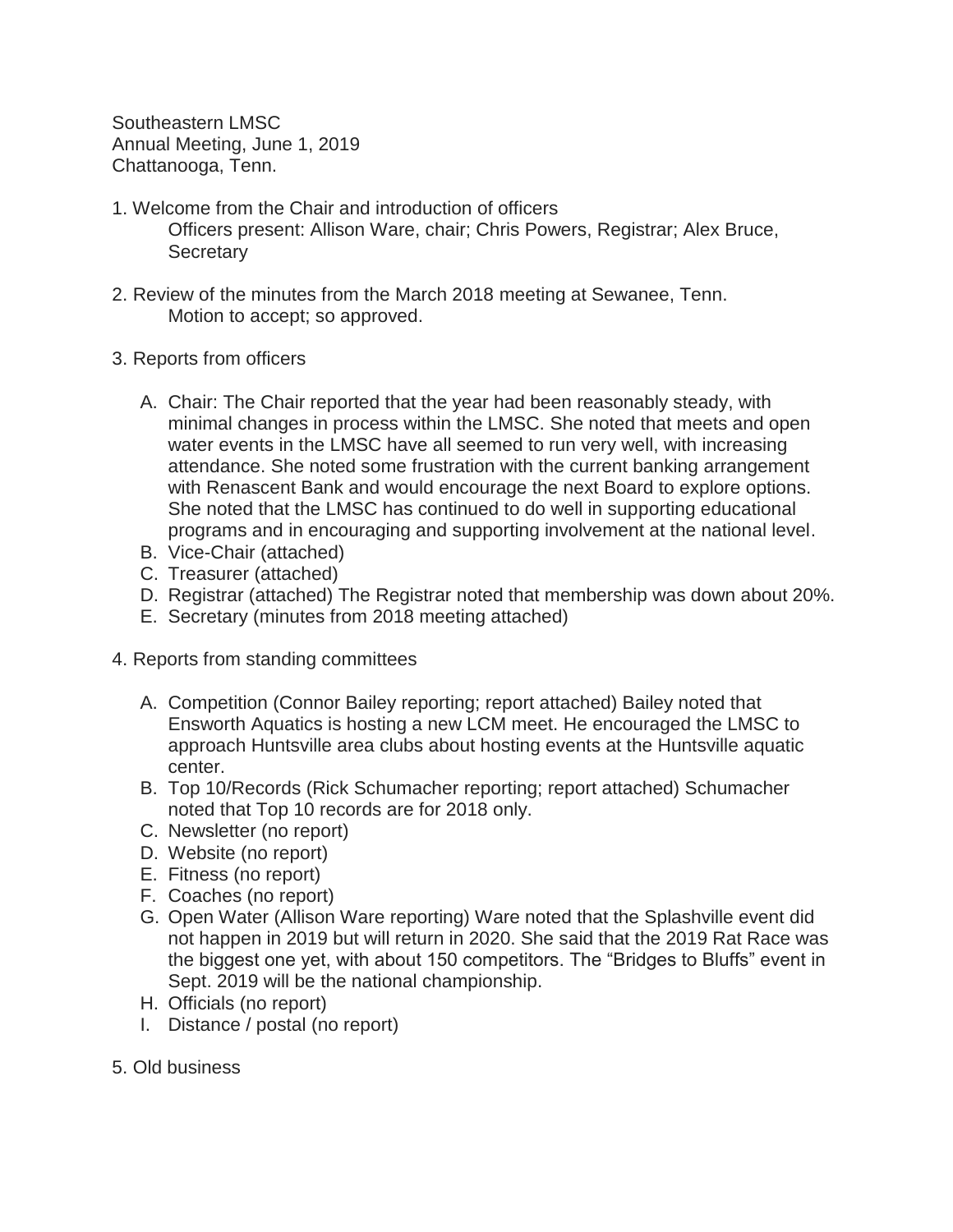The Chair noted that the LMSC still has not decided on a logo; the group consensus was that next year's Board could select one rather than having a voting process.

- 6. New business
	- A. The Nominations Committee reported that voting for the 2019-2021 Board had commenced and would conclude June 9. The Committee noted the need to engage the Florida Panhandle members in the LMSC leadership.
	- B. Discussion of challenges with maintaining membership. Discussion noted that triathletes do not have to register for USMS to compete in triathlons and some will train at a facility with USMS swimmers but not have to be USMS themselves. The group floated different ideas for making swim meets attractive to triathletes. The group also discussed the relationship between college club teams and USMS; the group agreed that the current structure does not do much to encourage college club swimmers to become regular USMS members. As this is a policy of the national organization, the national convention might be a place to address it. Still, members wondered if the LMSC might find some way to discount membership for swimmers who otherwise would swim for their college club.
	- C. Adult learn to swim program (ALTS): The question arose about how the LMSC was encouraging ALTS programs. The Chair noted that current practice is to cover the costs for one person per club to have training as an ALTS instructor. The next Board could re-evaluate how best to support.

## 7. Announcements

The National Convention is scheduled for Sept. 11-15 in St. Louis. The Chair repeated that the LMSC will support those getting involved at the national level. We can send three voting delegates and may have at-large attendees.

8. Adjournment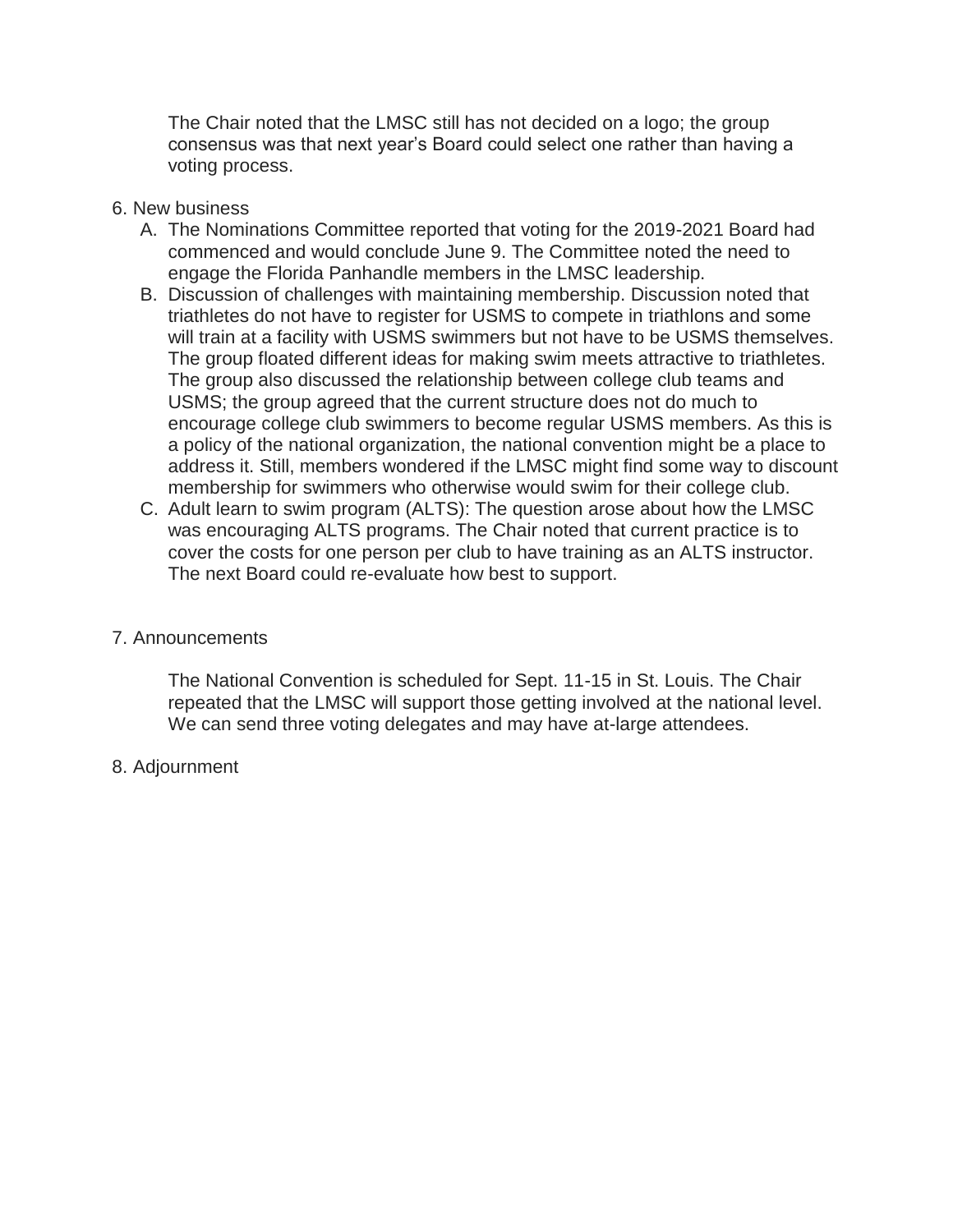#### Vice‐Chair Report for 2019 Annual Meeting

2019 has been a year of relatively routine LMSC business. Most of the work involved this year has been spent collaborating with fellow LMSC officers regarding policies affecting clubs and individual members in the LMSC.

Additional work has centered on working with several groups of adult swimmers about possible USMS affiliation whether it be joining existing clubs or forming new clubs. Most groups are primarily fitness swimmers but each group has some swimmers interested in competing at some level. USMS affiliation will help these swimmers have the opportunity to compete as a team instead of relying on swimming as an unaffiliated individual. For those that are swimming for general fitness, I've been promoting the fitness aspect of USMS especially with the Fitness Challenges that were introduced last year. Most USMS members do not compete so the typical fitness swimmer definitely has a place in USMS as well. I'm looking forward to seeing some of these groups come into the LMSC this coming year.

Some of the local groups I've worked with in East TN also have a strong desire to teach adults how to swim. As a Certified Adult Learn to Swim Instructor, I've been assisting in their efforts and look forward to using this as a way to grow our LMSC through ALTS programs and USMS membership.

It has been a pleasure to serve the SE LMSC this year. I am in the process of relocating to eastern North Carolina and look forward to getting involved with a local Masters group and the LMSC there to see how we can help USMS better meet the needs of our members nationwide.

Respectfully submitted, Stuart Wylie Vice Chair, SE LMSC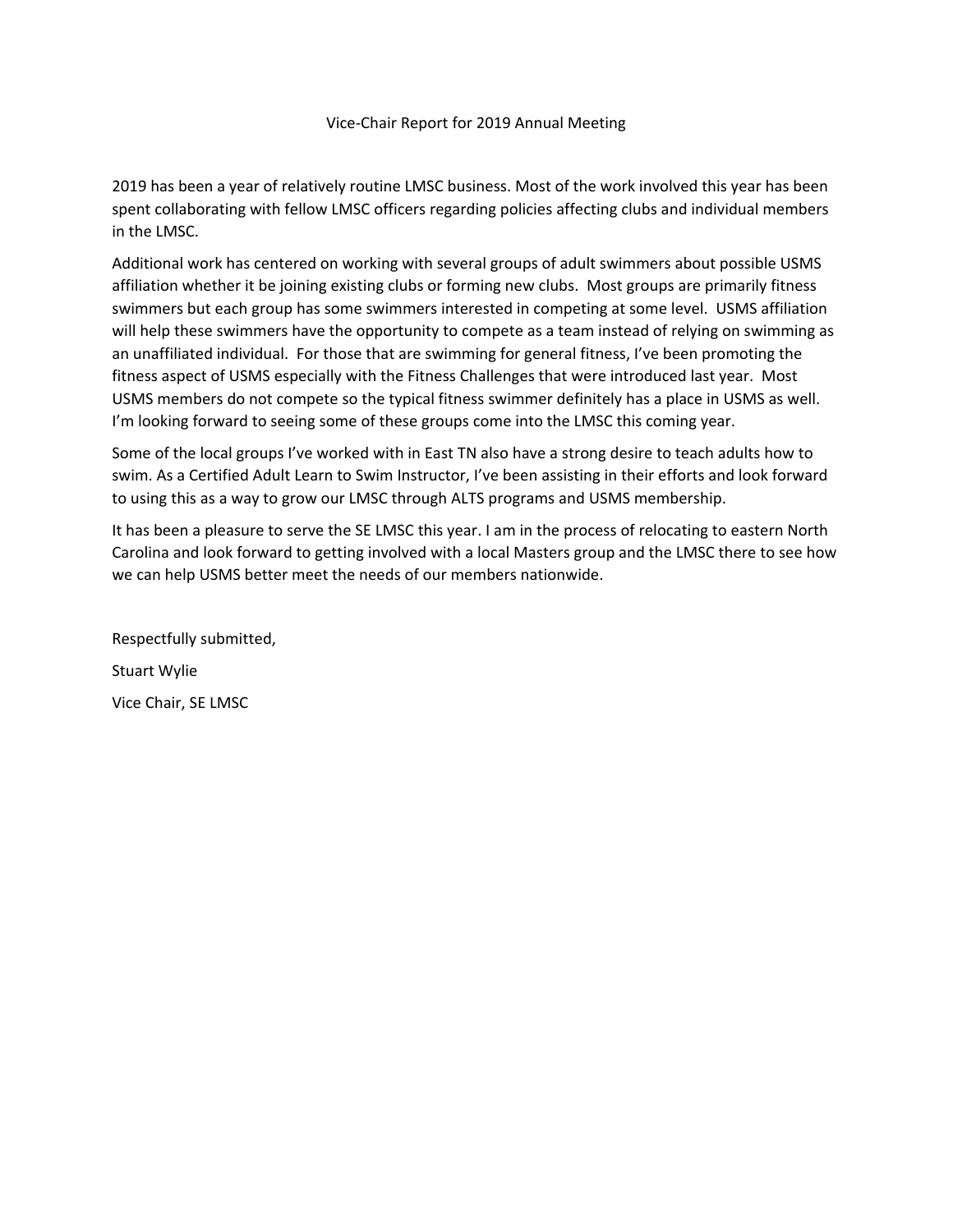#### Balance Sheet as of 4.23.19 5/26/2019 9:07 PM

|                                    | A                    | B                                | $\mathsf{C}$ | D          | E.        | F         | H           |           |           |          | N        | R                 | S                 | $\vee$ |
|------------------------------------|----------------------|----------------------------------|--------------|------------|-----------|-----------|-------------|-----------|-----------|----------|----------|-------------------|-------------------|--------|
|                                    |                      |                                  |              |            |           |           |             |           |           |          |          |                   |                   |        |
| $\overline{2}$                     |                      |                                  |              |            |           |           |             |           |           |          |          |                   |                   |        |
| 3                                  | Budget for LMSC 2019 |                                  |              |            |           |           |             |           |           |          |          |                   |                   |        |
| $\overline{4}$                     |                      | as of April 23, 2019             |              |            |           |           |             |           |           |          |          |                   |                   |        |
| $5\overline{}$                     |                      |                                  |              |            |           |           |             |           |           |          |          |                   |                   |        |
| 6                                  |                      |                                  | 2015         | 2016       | 2016      | 2016      | 2017        | 2017      | 2017      | 2018     | 2019     | variance          | % Increase        |        |
|                                    | Account              | Description                      | Actual       | Budget     | Actual    | Total     | Budget      | Actual    | Total     | Actual   | Budget   | over prior Budget | over prior Budget |        |
| $\frac{8}{9}$                      |                      | Income                           |              |            |           |           |             |           |           |          |          |                   |                   |        |
|                                    |                      | <b>Individual Memberships</b>    | 11,173.00    | 11,400.00  | 14,969.00 | 14,969.00 | 14,415.00   | 14,969.00 | 14,969.00 | 7,292.00 | 7,000.00 | (292.00)          | $-4%$             |        |
| 10                                 |                      | Clubs                            | 225.00       | 210.00     | 0.00      |           | 210.00      | 0.00      |           |          |          |                   |                   |        |
| $\overline{11}$                    |                      | <b>LMSC Donations</b>            | 340.00       |            | 0.00      |           |             | 0.00      |           |          |          |                   |                   |        |
| $\frac{12}{13}$                    |                      | One Event                        | 470.00       | 375.00     | 1,560.00  | 1,560.00  | 1,610.00    | 1,560.00  | 1,560.00  | 860.00   | 800.00   | (60.00)           | $-8%$             |        |
|                                    |                      | Interest                         | 9.96         | 10.80      | 12.04     | 12.04     | 12.00       | 12.04     | 12.04     | 11.07    | 11.00    | (0.07)            | $-1%$             |        |
| $\frac{11}{14}$                    |                      | Other                            | 301.47       |            | 289.80    | 0.00      |             | 289.80    | 0.00      |          |          |                   |                   |        |
| $\overline{15}$                    |                      |                                  |              |            |           |           |             |           |           |          |          |                   |                   |        |
| $\overline{16}$                    |                      | <b>Income Total</b>              | 12,519.43    | 11,995.80  | 16,830.84 | 16,541.04 | 16,247.00   | 16,830.84 | 16,541.04 | 8,163.07 | 7.811.00 | (352.07)          | $-5%$             |        |
| 17                                 |                      |                                  |              |            |           |           |             |           |           |          |          |                   |                   |        |
| <u>18</u>                          |                      |                                  |              |            |           |           |             |           |           |          |          |                   |                   |        |
| $\frac{19}{20}$                    |                      | <b>Expenses</b>                  |              |            |           |           |             |           |           |          |          |                   |                   |        |
|                                    |                      | USMS Sanction fees (pool and OW) | 0.00         | 3,225.00   | $\sim$    |           | 4,125.00    | 0.00      | 0.00      |          |          | 0.00              | 27.9%             |        |
| 21                                 |                      | Subventions pool meets           | 4,000.00     | 3.900.00   | 2,350.00  | 5.150.00  | 4,700.00    | 2.350.00  | 5,150.00  | 1.800.00 | 3,700.00 | 1,900.00          | 20.5%             |        |
| $\frac{22}{23}$                    |                      | <b>OW Surcharge</b>              | 1,000.00     |            | 0.00      | 0.00      |             | 0.00      | 0.00      |          |          | 0.00              |                   |        |
|                                    |                      | <b>USMS</b> Convention           | 4,274.95     | 3.150.00   | 180.07    | 2,975.22  | 6,300.00    | 595.63    | 2.975.22  | 1,059.57 | 3.000.00 | 1,940.43          | 100.0%            |        |
|                                    |                      | Annual meeting                   | 55.67        | 300.00     | 162.71    | 1,045.60  | 600.00      | 162.71    | 1,045.60  | 0.00     | 200.00   | 200.00            | 100.0%            |        |
| $\frac{24}{25}$<br>$\frac{25}{27}$ |                      | Small group LMSC mtgs            | 84.42        | 900.00     | 0.00      | 731.23    | 900.00      | 0.00      | 731.23    | 0.00     | 200.00   | 200.00            | 0.0%              |        |
|                                    |                      | Coaching certifications          | 200.00       | 1.200.00   | 1,210.00  | 1.210.00  | 1,200.00    | 1.210.00  | 1.210.00  |          | 250.00   | 250.00            | $0.0\%$           |        |
|                                    |                      | Coaching & Swim clinics          | 150.00       | 1,200.00   | 0.00      | 0.00      | 7,200.00    | 0.00      | 0.00      | 128.34   | 200.00   | 71.66             | 500.0%            |        |
|                                    |                      | Postage & Delivery               | 651.78       | 330.00     | 0.00      | 0.00      | 330.00      | 0.00      | 0.00      | 381.59   | 350.00   | (31.59)           | 0.0%              |        |
|                                    |                      | Internet Web hosting             | 115.00       | 150.00     | 200.00    | 200.00    | 210.00      | 200.00    | 200.00    | 120.00   | 200.00   | 80.00             | 40.0%             |        |
|                                    |                      | Professional fees                | 0.00         | 0.00       | 0.00      | 0.00      | 0.00        | 0.00      | 0.00      |          |          | 0.00              |                   |        |
|                                    |                      | Newsletter                       |              |            |           | 0.00      |             |           | 0.00      |          |          | 0.00              |                   |        |
|                                    |                      | Stipend - Registrar              |              |            |           | 0.00      |             |           | 0.00      |          |          | 0.00              |                   |        |
| 32<br>33<br>35<br>37<br>37         |                      | <b>Travel Expense</b>            | 586.66       | 1,200.00   | 0.00      | 0.00      | 600.00      | 0.00      | 0.00      |          | 100.00   | 100.00            | $-50.0%$          |        |
|                                    |                      | <b>Bank Charges</b>              | 0.00         |            |           |           |             | ٠         |           |          |          | 0.00              |                   |        |
|                                    |                      | Copy Costs                       |              |            |           | 0.00      |             |           | 0.00      |          |          | 0.00              |                   |        |
|                                    |                      | Marketing & Advertising Expense  |              |            |           | 0.00      |             |           | 0.00      |          |          | 0.00              |                   |        |
|                                    |                      | Supplies/Admin office expense    |              | 60.00      | 52.79     | 52.79     | 90.00       | 52.79     | 52.79     |          |          | 0.00              | 50.0%             |        |
|                                    |                      | <b>Telephone Long Distance</b>   |              |            |           |           |             | ٠         | ٠         |          |          | 0.00              |                   |        |
| i<br>Saa<br>Saa                    |                      | Miscellaneous                    | 0.00         | 125.00     | 0.00      | 0.00      | 125.00      | 0.00      | 0.00      | 360.00   | 360.00   | 0.00              | 0.0%              |        |
|                                    |                      |                                  |              |            |           |           |             |           |           |          |          | 0.00              |                   |        |
|                                    |                      | <b>Expenses Total</b>            | 11,118.48    | 15,740.00  | 4,155.57  | 11,364.84 | 26,380.00   | 4,571.13  | 11,364.84 | 3,849.50 | 8,560.00 | 4,710.50          |                   |        |
| 42                                 |                      |                                  |              |            |           |           |             |           |           |          |          |                   |                   |        |
| 43                                 |                      | <b>Overall Total</b>             | 1.400.95     | (3,744.20) | 12,675.27 | 5.176.20  | (10.133.00) | 12.259.71 | 5.176.20  | 4,313.57 | (749.00) | (5,062.57)        |                   |        |
| -44                                |                      |                                  |              |            |           |           |             |           |           |          |          |                   |                   |        |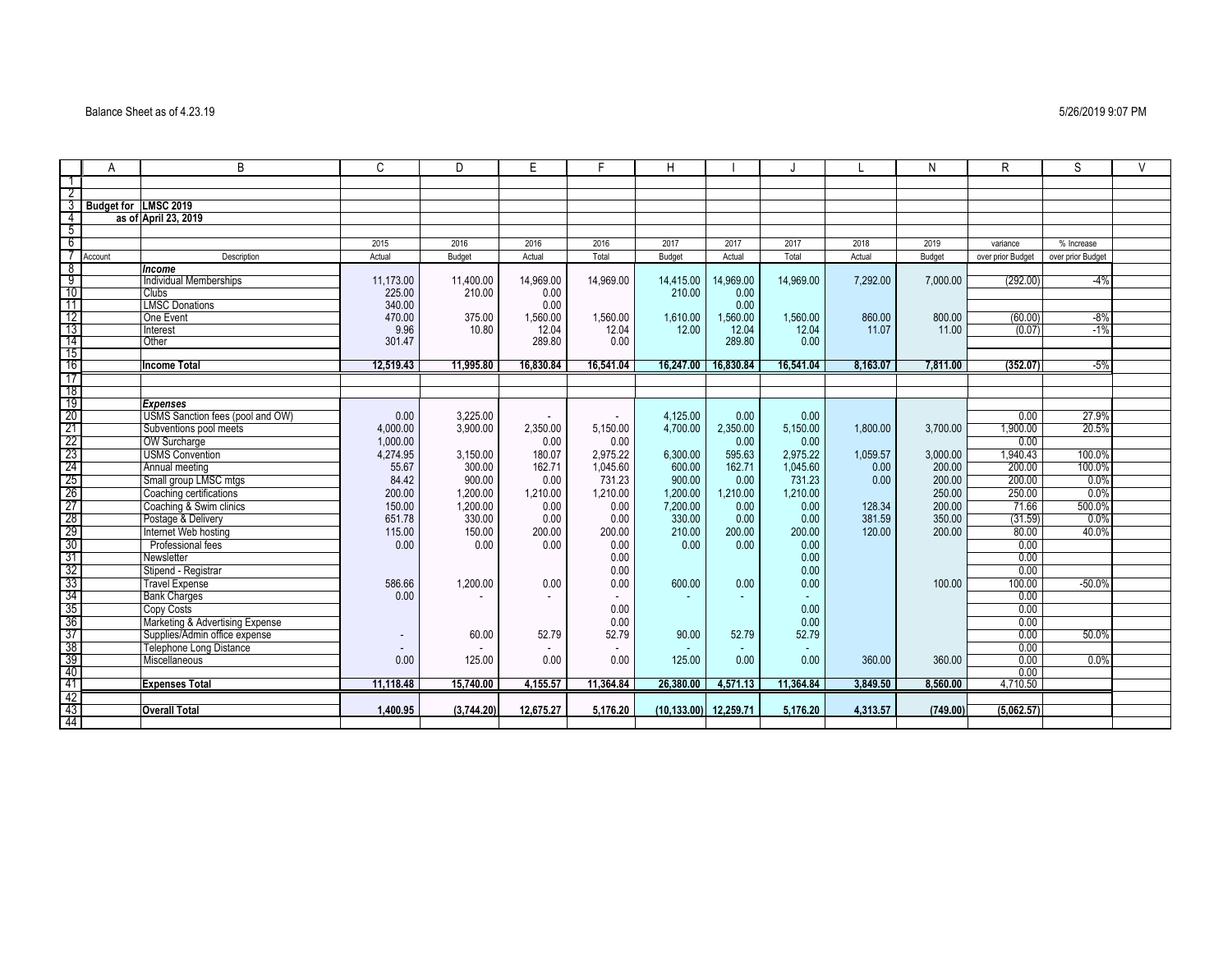|                         |  | A B C         | D                                                              | E                | F | $G$ H $\perp$     |                                                                | К            |            | M N O             |               |  | P                                                              | Q            |
|-------------------------|--|---------------|----------------------------------------------------------------|------------------|---|-------------------|----------------------------------------------------------------|--------------|------------|-------------------|---------------|--|----------------------------------------------------------------|--------------|
| 1                       |  |               | <b>SE Local Masters Swimming Committee</b>                     |                  |   |                   | <b>SE Local Masters Swimming Committee</b>                     |              |            |                   |               |  | <b>SE Local Masters Swimming Committee</b>                     |              |
| $\overline{2}$          |  |               | <b>Profit &amp; Loss</b>                                       |                  |   |                   | <b>Profit &amp; Loss</b>                                       |              |            |                   |               |  | <b>Profit &amp; Loss</b>                                       |              |
| 3                       |  |               | January 2016 through December 2016                             |                  |   |                   | January 2017 through December 2017                             |              |            |                   |               |  | January 2018 through December 2018                             |              |
| 4                       |  |               |                                                                | Jan - Dec 16     |   |                   |                                                                | Jan - Dec 17 |            |                   |               |  |                                                                | Jan - Dec 18 |
| $\sqrt{5}$              |  | <b>Assets</b> |                                                                |                  |   | <b>Assets</b>     |                                                                |              |            |                   | <b>Assets</b> |  |                                                                |              |
| 6                       |  |               | <b>Balance: Savings</b>                                        |                  |   |                   | <b>Balance: Savings</b>                                        |              |            |                   |               |  | <b>Balance: Savings</b>                                        |              |
| 7                       |  |               | <b>Balance: Checking</b>                                       | 51.064.36        |   |                   | <b>Balance: Checking</b>                                       | 43.987.75    |            |                   |               |  | Balance: Checking                                              | 42.007.87    |
| $\overline{\mathbf{8}}$ |  |               | <b>Total Assests</b>                                           | 51,064.36        |   |                   | <b>Total Assests</b>                                           | 43,987.75    |            |                   |               |  | <b>Total Assests</b>                                           | 42,007.87    |
| $\overline{9}$          |  |               |                                                                |                  |   |                   |                                                                |              |            |                   |               |  |                                                                |              |
| 10                      |  |               | <b>Ordinary Income/Expense</b>                                 |                  |   |                   | <b>Ordinary Income/Expense</b>                                 |              |            |                   |               |  | <b>Ordinary Income/Expense</b>                                 |              |
| 11                      |  |               | Income                                                         |                  |   |                   | Income                                                         |              |            |                   |               |  | Income                                                         |              |
| 12                      |  |               | <b>Registrations</b>                                           | 16,529.00        |   |                   | <b>Registrations</b>                                           | 17,025.84    |            |                   |               |  | <b>Registrations</b>                                           | 7,292.00     |
| 13                      |  |               | Interest                                                       | 12.04            |   |                   | Interest                                                       | 12.09        |            |                   |               |  | Interest                                                       | 11.07        |
| 14                      |  |               | Sanctions Fee Income/Other                                     | 289.80           |   |                   | Sanctions Fee Income/Other                                     | 0.00         |            |                   |               |  | <b>Sanctions Fee Income/Other</b>                              | 860.00       |
| 15                      |  |               | <b>Total Income</b>                                            | 16,830.84        |   |                   | <b>Total Income</b>                                            | 17,037.93    |            |                   |               |  | <b>Total Income</b>                                            | 8,163.07     |
|                         |  |               |                                                                |                  |   |                   |                                                                |              |            |                   |               |  |                                                                |              |
| 16                      |  |               | <b>Expense</b>                                                 |                  |   |                   | <b>Expense</b>                                                 |              |            |                   |               |  | <b>Expense</b>                                                 |              |
| 17                      |  |               | <b>USMS Fees</b>                                               | 0.00             |   |                   | <b>USMS</b> Fees                                               | 2,949.80     |            |                   |               |  |                                                                |              |
| 18                      |  |               | <b>Meet Hosting Incentives Exp</b>                             | 2,350.00         |   |                   | <b>Meet Hosting Incentives Exp</b>                             | 5,975.00     |            |                   |               |  | <b>Meet Hosting Incentives Exp</b>                             | 3,400.00     |
| 19                      |  |               | <b>Convention Expense</b>                                      | 180.07           |   |                   | <b>Convention Expense</b>                                      | 0.00         |            |                   |               |  | <b>Convention Expense</b>                                      | 2.473.82     |
| 20                      |  |               | <b>Miscellaneous</b>                                           | 0.00             |   |                   | <b>Miscellaneous</b>                                           | 8,966.99     |            |                   |               |  | <b>Miscellaneous</b>                                           | 128.34       |
| 21                      |  |               | Postage & Delivery                                             | 0.00             |   |                   | Postage & Delivery                                             | 321.46       |            |                   |               |  | Postage & Delivery                                             | 381.59       |
| 22                      |  |               | <b>Admin Office Expense</b>                                    | 52.79            |   |                   | <b>Admin Office Expense</b>                                    | 0.00         |            |                   |               |  | <b>Admin Office Expense</b>                                    | 0.00         |
| 23                      |  |               | <b>Internet Web Expense</b>                                    | 200.00           |   |                   | <b>Internet Web Expense</b>                                    | 180.00       |            |                   |               |  | <b>Internet Web Expense</b>                                    | 120.00       |
| 24                      |  |               | <b>Professional Fees/Mtg expenses</b>                          | 162.71           |   |                   | <b>Professional Fees/Mtg expenses</b>                          | 0.00         |            |                   |               |  | <b>Professional Fees/Mtg expenses</b>                          | 0.00         |
| 25                      |  |               | <b>Newsletter</b>                                              | 0.00             |   |                   | <b>Newsletter</b>                                              | 0.00         |            |                   |               |  | <b>Newsletter</b>                                              | 0.00         |
| 26                      |  |               | Stipend - Registrar                                            | 0.00<br>0.00     |   |                   | Stipend - Registrar                                            | 0.00         |            |                   |               |  | Stipend - Registrar                                            | 0.00         |
| 27<br>28                |  |               | Mileage / Travel Expense                                       |                  |   |                   | Mileage / Travel Expense                                       | 7,701.17     |            |                   |               |  | Mileage / Travel Expense                                       | 0.00         |
|                         |  |               | <b>Coach Certification Reimbursem</b><br><b>Bank Charges</b>   | 1.210.00<br>0.00 |   |                   | <b>Coach Certification Reimbursen</b><br><b>Bank Charges</b>   | 0.00<br>0.00 |            |                   |               |  | <b>Coach Certification Reimbursen</b>                          | 0.00<br>0.00 |
| 29                      |  |               |                                                                | 0.00             |   |                   |                                                                | 0.00         |            |                   |               |  | <b>Bank Charges</b>                                            | 0.00         |
| 30<br>31                |  |               | <b>Copy Costs</b><br><b>Marketing &amp; Advertising Expens</b> | 0.00             |   |                   | <b>Copy Costs</b><br><b>Marketing &amp; Advertising Expens</b> | 0.00         |            |                   |               |  | <b>Copy Costs</b><br><b>Marketing &amp; Advertising Expens</b> | 0.00         |
| -32                     |  |               | <b>Supplies</b>                                                | 0.00             |   |                   | <b>Supplies</b>                                                | 0.00         |            |                   |               |  | <b>Supplies</b>                                                | 0.00         |
| 33                      |  |               | <b>Telephone Long Distance</b>                                 | 0.00             |   |                   | <b>Telephone Long Distance</b>                                 | 0.00         |            |                   |               |  | <b>Telephone Long Distance</b>                                 | 0.00         |
| 34                      |  |               | <b>Total Expense</b>                                           | 4,155.57         |   |                   | <b>Total Expense</b>                                           | 26,094.42    |            |                   |               |  | <b>Total Expense</b>                                           | 6,503.75     |
|                         |  |               |                                                                |                  |   |                   |                                                                |              |            |                   |               |  |                                                                |              |
| 36                      |  |               | Other Income/Expense                                           |                  |   |                   | <b>Other Income/Expense</b>                                    |              |            |                   |               |  | <b>Other Income/Expense</b>                                    |              |
| 37                      |  |               | Other Income                                                   |                  |   |                   | Other Income                                                   |              |            |                   |               |  | Other Income                                                   |              |
| 38                      |  |               | Long Course Nationals 2011 Inc                                 | 0.00             |   |                   | Long Course Nationals 2011 Inc                                 | 0.00         |            |                   |               |  |                                                                |              |
| 39                      |  |               | <b>Total Other Income</b>                                      | 0.00             |   |                   | <b>Total Other Income</b>                                      | 0.00         |            |                   |               |  | <b>Total Other Income</b>                                      | 0.00         |
|                         |  |               |                                                                |                  |   |                   |                                                                |              |            |                   |               |  |                                                                |              |
| 40                      |  |               | <b>Other Expense</b>                                           |                  |   |                   | <b>Other Expense</b>                                           |              |            |                   |               |  | <b>Other Expense</b>                                           |              |
| 41                      |  |               | Long Course Nationals 2011 Ex                                  | 0.00             |   |                   | Long Course Nationals 2011 Exp                                 | 0.00         |            |                   |               |  |                                                                |              |
| 42                      |  |               | <b>Meet Proceeds to Hosting Team</b>                           | 0.00             |   |                   | <b>Meet Proceeds to Hosting Team</b>                           | 0.00         |            |                   |               |  |                                                                |              |
| 43                      |  |               | <b>Total Other Expense</b>                                     | 0.00             |   |                   | <b>Total Other Expense</b>                                     | 0.00         |            |                   |               |  | <b>Total Other Expense</b>                                     | 0.00         |
| 44                      |  |               | <b>Net Other Income</b>                                        | 0.00             |   |                   | <b>Net Other Income</b>                                        | 0.00         |            |                   |               |  | <b>Net Other Income</b>                                        | 0.00         |
|                         |  |               |                                                                |                  |   |                   |                                                                |              |            |                   |               |  |                                                                |              |
| 45                      |  | Net Income    |                                                                | 12,675.27        |   | <b>Net Income</b> |                                                                | $-9,056.49$  |            | <b>Net Income</b> |               |  |                                                                | 1,659.32     |
| 46                      |  |               |                                                                |                  |   |                   |                                                                |              |            |                   |               |  |                                                                |              |
| 47                      |  |               | Assets as of December 31, 2015:                                | 38,389.09        |   |                   | Assets as of December 31, 2016:                                | 53,044.24    |            |                   |               |  | Assets as of December 31, 2016:                                | 42,037.87    |
| 48                      |  |               | Net income                                                     | 12.675.27        |   |                   | Net income                                                     | $-9.056.49$  | Net income |                   |               |  | 1.659.32                                                       |              |
| 49                      |  |               | Ending Bank Balance (Checking + Saving): 51,064.36             |                  |   |                   | Ending Bank Balance (Checking + Saving)                        | 43,987.75    |            |                   |               |  | <b>Ending Bank Balance (Checking + Saving)</b>                 | 43,697.19    |
| 50                      |  |               |                                                                |                  |   |                   |                                                                |              |            |                   |               |  |                                                                |              |
|                         |  |               |                                                                |                  |   |                   |                                                                |              |            |                   |               |  | *based on actual bank statements, not activity paid in         |              |
| 51                      |  |               |                                                                |                  |   |                   |                                                                |              |            |                   |               |  | other years                                                    |              |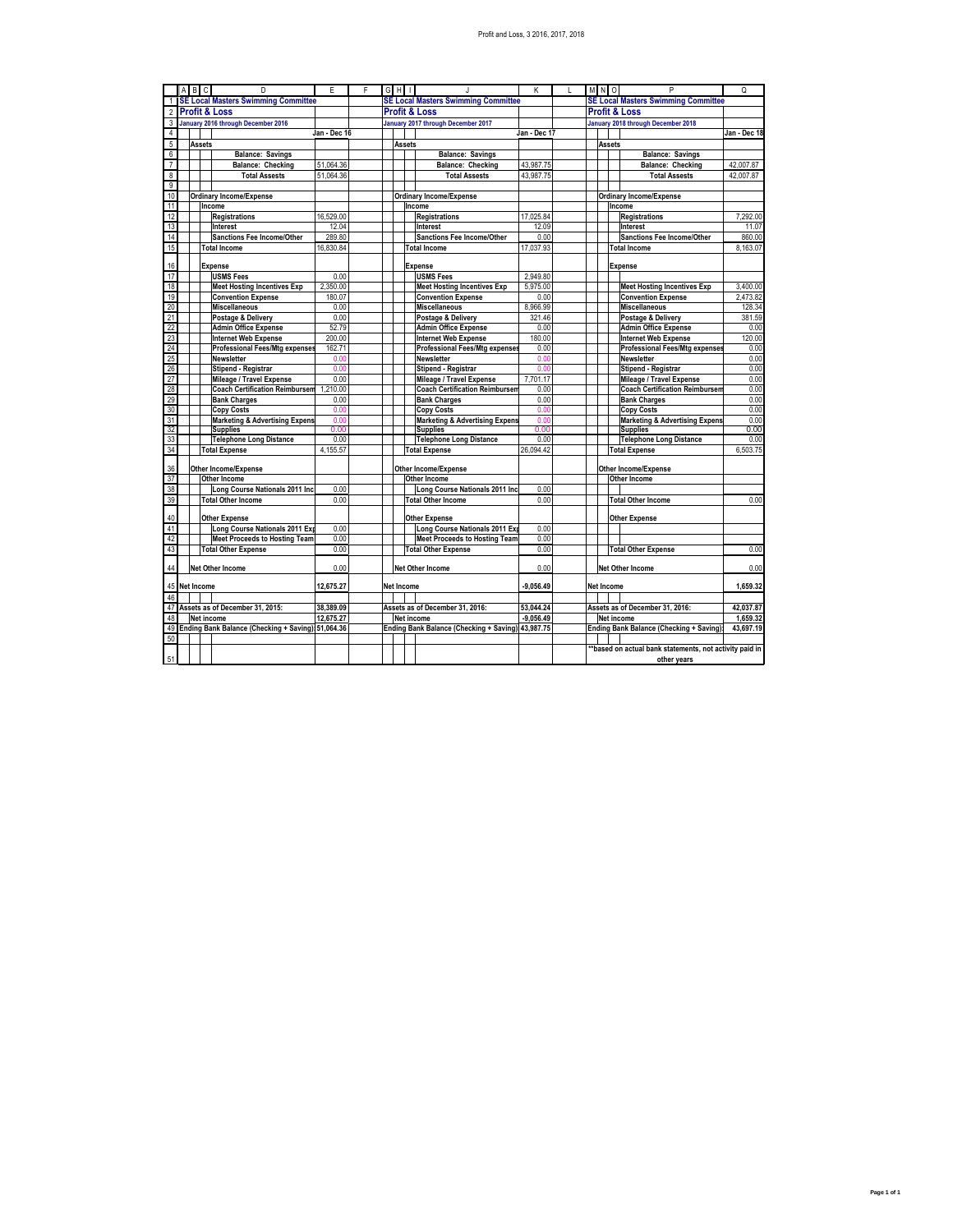### Registrar's Report

2018 Annual Membership Report Prepared by the Registrar, Chris Powers Submitted 5/20/2019

We are experiencing another decline In membership. We are at a 20.56 percent loss in membership as of 5/20/2019. Though we tend to increase those numbers in August/September they may not be enough.

## *Southeastern Memberships*

|                            | Southeastern 2019 | Southeastern 2018 |
|----------------------------|-------------------|-------------------|
| <b>Members Registered</b>  | 989               | 1245              |
| Men                        | 514               | 654               |
| Women                      | 475               | 591               |
| Today                      | O                 | 2                 |
| This month as of $5/20$ 22 |                   | 44                |

## *Southeastern Clubs*

38 registered clubs for 2019 47 registered clubs for 2018

80 self-identified coaches for 2019 90 self-identified coaches for 2018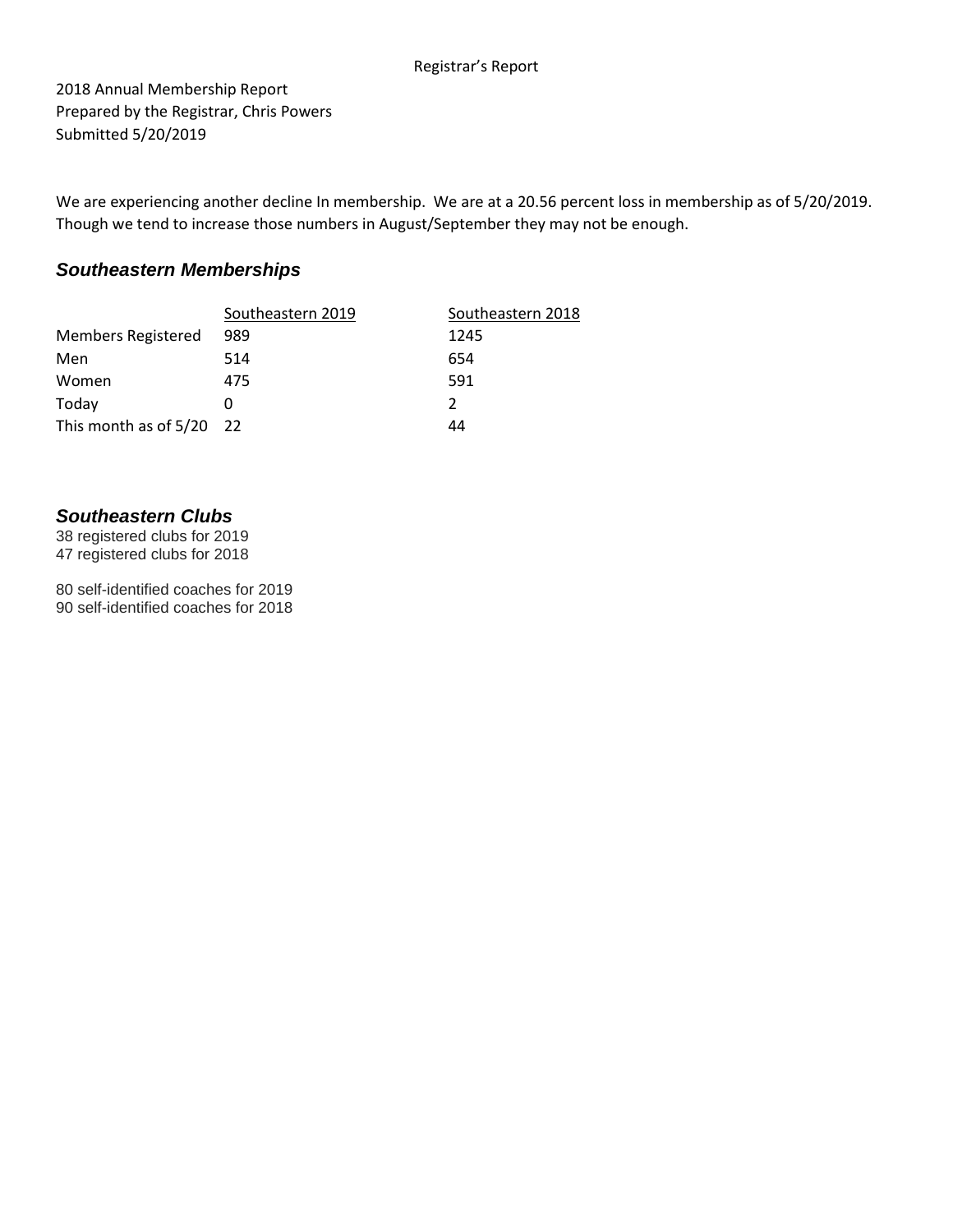## Report of the Competition Committee for 2018 Southeastern LMSC Conner Bailey, Sanction Chair March 6, 2019

During calendar year 2018 there were a total of 15 competitions held within our LMSC. Of these there were:

- 9 SCY meets (6 sanctioned, 3 recognized)
- 1 LC meet
- 1 SCM meet
- 4 Open Water events

One sanctioned pool event was cancelled due to low registration numbers.

Geographically the competitions were distributed as follows:

- Alabama: 3
- Florida: 4
- Tennessee: 8

As can be seen in the attached table, we have a gap from the middle of March to the early June with no competitions in our LMSC. There are two events during 2019 during that time period in Atlanta, but there would seem to be an opportunity for a team in our LMSC to step up during the Spring. Huntsville has built a new pool and might be a good option. I have heard talk of interest in Mobile. I do not understand the absence of activity in Memphis.

We have relatively few LC or SCM meets, another gap in our competitive offerings. Kudos to NAC for holding up that end of the spectrum.

We developed a strong reputation in OW events. Swim the Suck has a national reputation. In 2017 Chattanooga hosted the USMS National Ultramarathon championships. In 2019 Knoxville will host the USMS National Marathon Championships.

Respectfully submitted,

Conner Bailey Sanctions Chair, Southeastern LMSC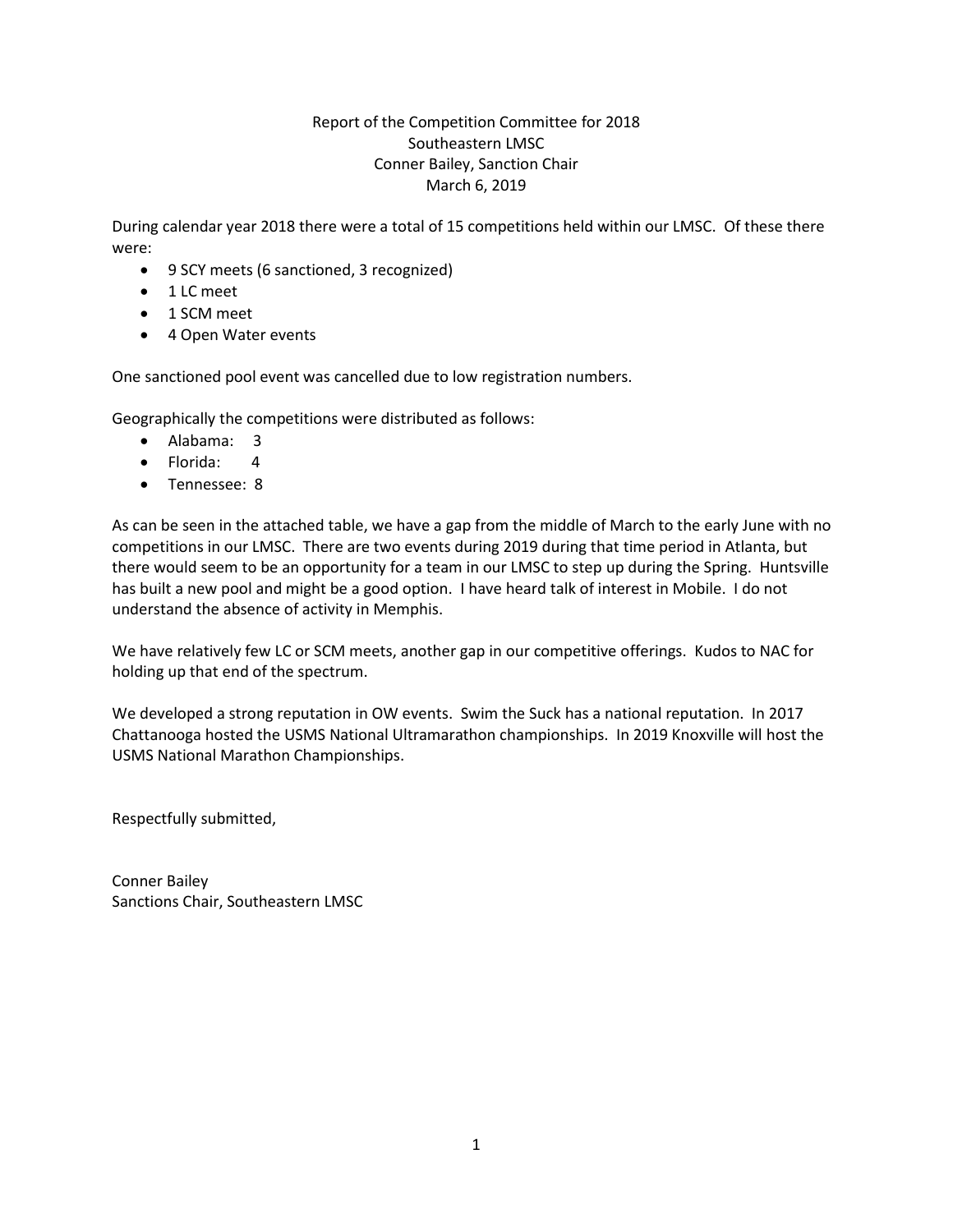|                | Course     | Sanction or | Location        | <b>Event Name</b>                            | Dates         |
|----------------|------------|-------------|-----------------|----------------------------------------------|---------------|
|                |            | Recognition |                 |                                              |               |
| $\mathbf{1}$   | <b>SCY</b> | 158-S002    | Auburn, AL      | <b>Auburn SCY Invitational</b>               | Feb. 10-11    |
| $\overline{2}$ | <b>SCY</b> | 158-R001    | Destin, FL      | Destin/Emerald Coast Sr. Games               | Feb. 17       |
| 3              | <b>SCY</b> | 158-S001    | Sewanee, TN     | Sewanee SCY Invitational                     | March 10      |
| 4              | <b>OW</b>  | 158-W002    | Chattanooga, TN | Chattanooga Swim Fest                        | June 1        |
| 5              | <b>SCY</b> | 158-R002    | Madison, AL     | Alabama State Games                          | June 9        |
| 6              | LC         | 158-S003    | Nashville, TN   | <b>NAC Masters Summer Solstice</b>           | June 16       |
| 7              | <b>OW</b>  | 158-W004    | Nashville, TN   | Splashville OW Challenge                     | June 17       |
| 8              | <b>SCY</b> | 158-S005    | Panama City, FL | Panama City Summer Splash                    | June 23       |
| 9              | <b>SCY</b> | 158-R003    | Brentwood, TN   | TN Senior Olympics State Finals              | June 26-27    |
| 10             | <b>SCY</b> | 158-S006    | Destin, FL      | <b>Muffins and Mimosas</b>                   | August 18     |
| 11             | <b>OW</b>  | 158-W003    | Knoxville, TN   | <b>Bridges to Bluffs</b>                     | Sept 30       |
| 12             | <b>SCY</b> | 158-S007    | Fairhope, AL    | <b>ESMS Oktober Splash</b>                   | Oct 13        |
| 13             | <b>OW</b>  | 158-W001    | Chattanooga, TN | Swim the Suck                                | Oct 13        |
| 14             | <b>SCY</b> | 158-S008    | Pensacola, FL   | Dotty Whitcomb Mem. Turkey Dip               | <b>Nov 10</b> |
| 15             | <b>SCM</b> | 158-S004    | Nashville, TN   | 8 <sup>th</sup> NAC Sprinting Turkey Classic | <b>Nov 17</b> |
| 16             | <b>SCY</b> | 158-S009    | Destin, FL      | Weekend at Bernie's (cancelled)              | Dec 15        |

# Recognized and Sanctioned Competitions, Southeastern LMSC, 2018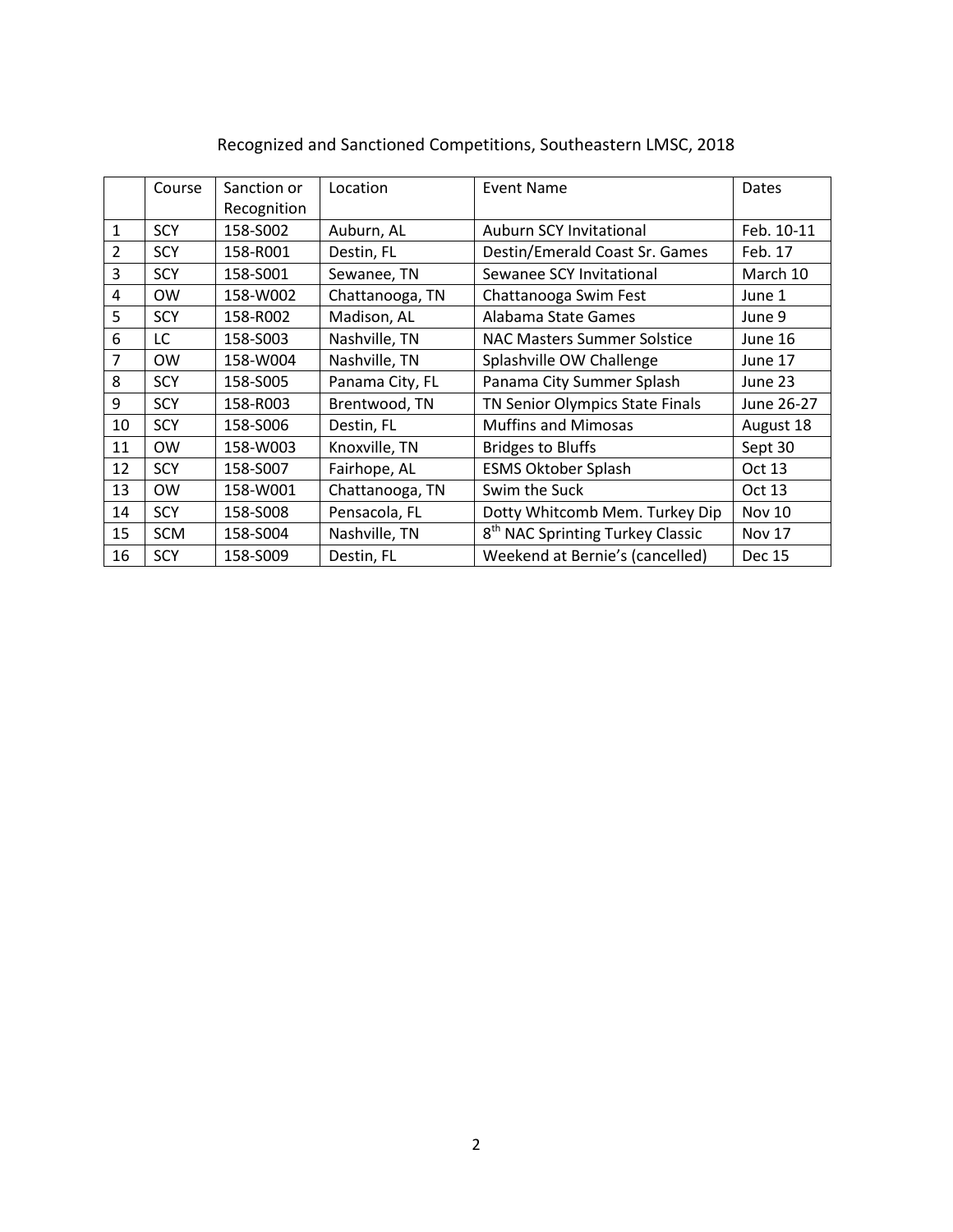## Report of the Top Ten Recorder Rick Schumacher Prepared on March 6, 2019 Presented at the annual Southeastern LMSC meeting

As Top Ten Recorder, my responsibilities are two-fold:

- 1. Process results from sanctioned and recognized pool meet held in our LMSC. This involves the following tasks:
	- a. Receive Meet Manager software output file from meet director, upload results to the USMS database, review and correct the individual swimmer and relay audit exceptions, and – when necessary – work with the meet director to resolve various issues (eg, specific questions about swim times, registration or name irregularities, etc.
	- b. Work with Meet Director to ensure pool measurements are valid. This consists of looking up the pool to see if a pool measurement form is necessary and, if so, ensuring that the Meet Director properly completes and submits the pool measurement form to me. For a new facility, I will forward the pool measurement form to USMS for review, approval, and addition to their central certified pool course database.
	- c. Work with Meet Director to determine whether there were any one-event registrations, and if so, communicate accordingly with LSMC Registrar.
	- d. Communicate with other LMSC officers when meet results are processed and complete, so that subvention (when applicable) can be paid.
	- e. The objective is to upload and complete the 4 steps above within 2 weeks of a given meet. I have found that for sanctioned meets, this is very straightforward, and each meet typically takes 1-2 hours to review and process. For recognized meets – particularly large "Senior Games" events – this can be more involved, because the underlying participant data hasn't been validated beforehand (ie, swimmer names, USMS valid id's, birth dates, etc.). This causes many exceptions to be kicked out in the USMS database, which then have to be individually researched. I have recently begun communicating with meet directors of recognized meets \*before\* the event to guide them on areas to be particularly careful of, which appears to have improved the quality of data that comes to me.
- 2. Prepare Top Ten reports (both individual and relay) for each season: SCY (Short Course Yards), LCM (Long Course Meters), and SCM (Short Course Meters) and ensure they are submitted before the deadline of each season (SCY – June 30; LCM – Oct. 20; SCM – Jan. 26).

The Top Ten Recorder has no role in open water events. The position itself requires modest computer skills and an eye for detail, along with being responsive to ensure deadlines are met.

I held the Top Ten Recorder role for the duration of 2018.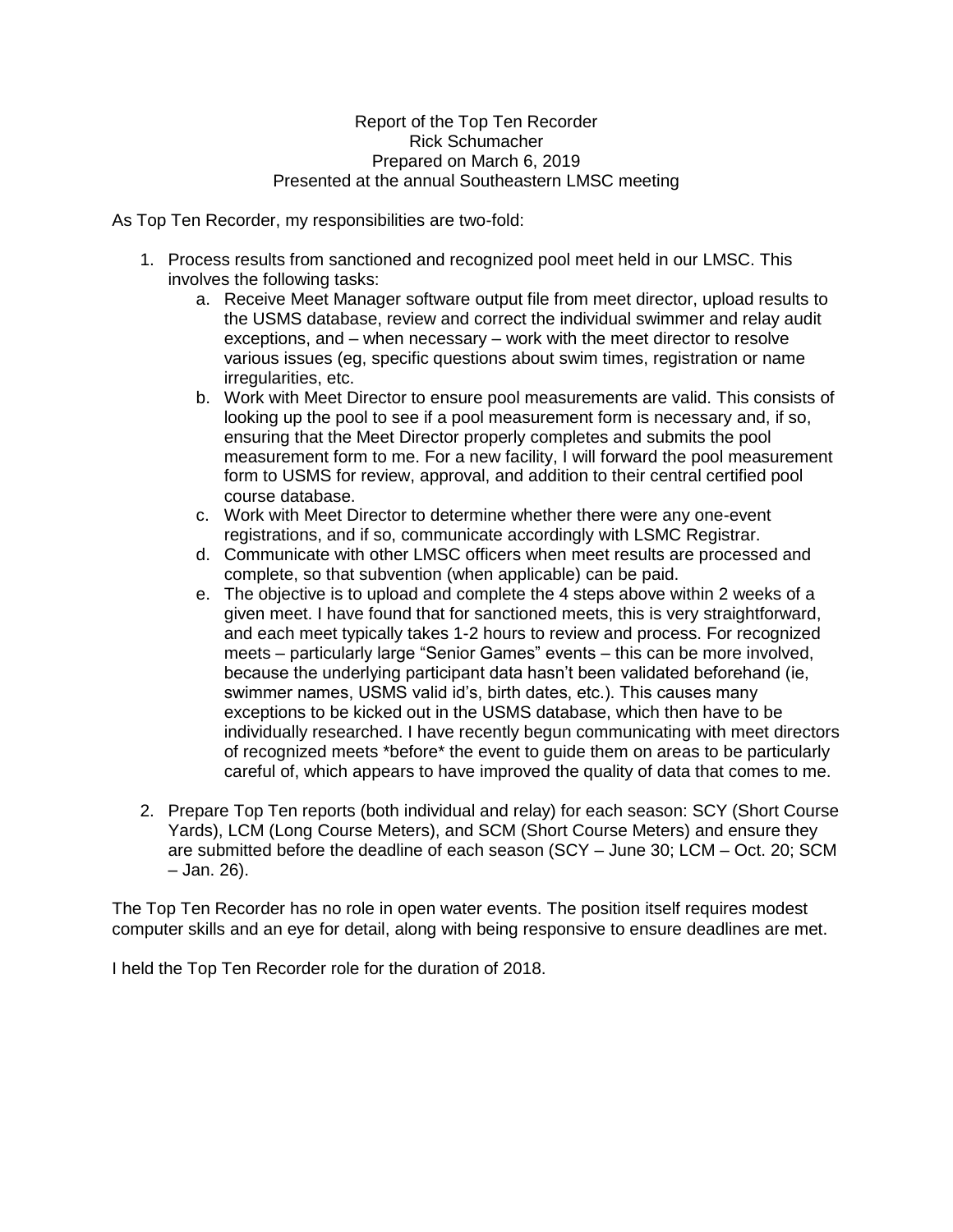During the 2018 calendar year, we had 11 sanctioned or recognized meets. All results were processed promptly. All Top Ten reports were submitted on time.

2018 Pool Meets

- 1. Auburn SCY Invitational, 2/9-10/2018. Results uploaded 2/16/18.
- 2. Destin / Emerald Coast Senior Games, 2/17/18. Results uploaded 3/21/18.
- 3. 4th Annual Sewanee SCY Invitational, 3/10/18. Results uploaded 3/16/18.
- 4. Alabama State Senior Games, 6/9/2018. Results uploaded 6/19/2018.
- 5. NAC Masters Summer Solstice Meet, 6/16/2018. Results uploaded 6/21/2018.
- 6. Panama City Swim Team Masters Summer Splash Meet, 6/23/2018. Results uploaded 6/25/2018.
- 7. Tennessee Senior Olympics State Finals. 6/26-27/2018. Results uploaded 7/5/2018.
- 8. 2018 Muffins & Mimosas Masters Swim Meet, 8/18/2018. Results uploaded 8/22/2018.
- 9. ESMS Oktobersplash Invitational, 10/13/2018. Results uploaded 10/18/2018.
- 10. 2018 Dotty Whitcomb Memorial Turkey Dip Swim Meet, 11/10/2018. Results uploaded 12/6/2018.
- 11. 8<sup>th</sup> Annual NAC Masters Sprinting Turkey Classic, 11/17/2018. Results uploaded 11/19/2018.

Southeastern LMSC Top Ten results from 2018 SCM (currently in draft form, not officially approved by USMS), LCM, and SCY seasons follow. The Southeastern LMSC had 31 SCM (short course meters), 44 LCM (long course meters) and 96 SCY (short course yards) Top Ten swims. The number of SCY Top Ten swims is the most by the Southeastern LMSC since 2004.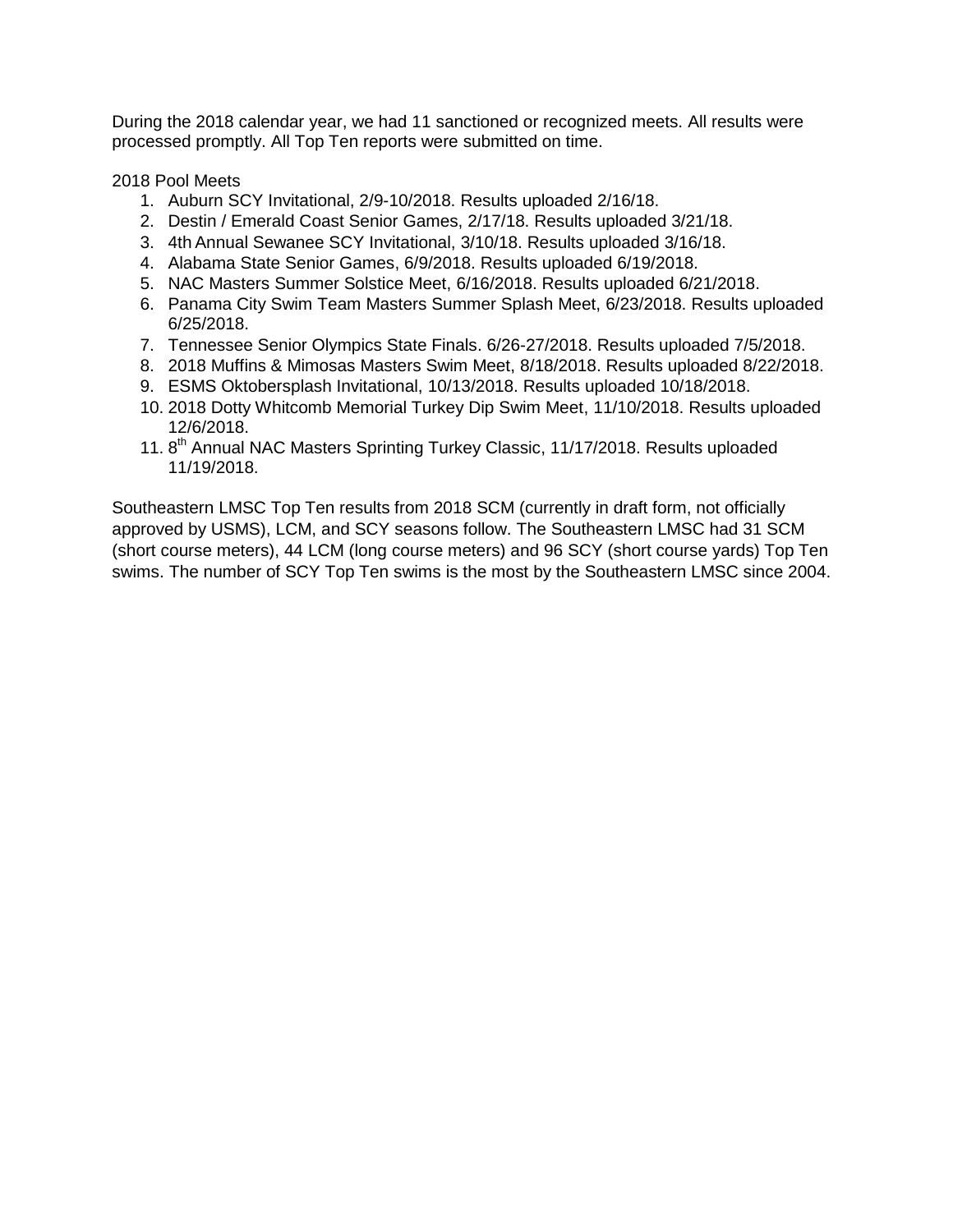#### 2018 USMS Top 10 SCM for Southeastern LMSC

This is a preliminary Top 10 listing for proofreading purposes only.

| Women 18-24<br>Place              | Event                                                                                                                                                                                                                                                                                                                                                                                                                                                                                           | Name                                                                                                                 | Age                              | Club                                         | LMSC                                                                                         | Time                                                       |
|-----------------------------------|-------------------------------------------------------------------------------------------------------------------------------------------------------------------------------------------------------------------------------------------------------------------------------------------------------------------------------------------------------------------------------------------------------------------------------------------------------------------------------------------------|----------------------------------------------------------------------------------------------------------------------|----------------------------------|----------------------------------------------|----------------------------------------------------------------------------------------------|------------------------------------------------------------|
| =====<br>7                        | $=$ ==========<br>100 IM                                                                                                                                                                                                                                                                                                                                                                                                                                                                        | =================<br>Genevieve Rice                                                                                  | $==$<br>21                       | $== ==$<br>AMS                               | --------------------------<br>Southeastern                                                   | --------<br>1:17.06                                        |
| Women $25 - 29$<br>Place<br>===== | Event<br>==========                                                                                                                                                                                                                                                                                                                                                                                                                                                                             | Name<br>=================                                                                                            | Age<br>$==$                      | Club<br>$==-=$                               | LMSC<br>=========================                                                            | Time<br>========                                           |
| 10<br>6                           | 100 IM<br>200 IM                                                                                                                                                                                                                                                                                                                                                                                                                                                                                | Jessica Cutler<br>Jessica Cutler                                                                                     | 26<br>26                         | NASH<br>NASH                                 | Southeastern<br>Southeastern                                                                 | 1:10.82<br>2:32.86                                         |
| Women $35-39$<br>Place<br>=====   | Event<br>$=$ = = = = = = = = =                                                                                                                                                                                                                                                                                                                                                                                                                                                                  | Name<br>=================                                                                                            | Age<br>$== =$                    | Club<br>$==-=$                               | LMSC                                                                                         | Time<br>========                                           |
| 1<br>7<br>4<br>9<br>9<br>5        | 400 Free<br>50 Breast<br>100 Breast<br>50 Fly<br>100 Fly<br>200 IM                                                                                                                                                                                                                                                                                                                                                                                                                              | Ashley A Whitney<br>Mary T Hollister<br>Mary T Hollister<br>Mary T Hollister<br>Mary T Hollister<br>Mary T Hollister | 39<br>39<br>39<br>39<br>39<br>39 | NASH<br>ENSW<br>ENSW<br>ENSW<br>ENSW<br>ENSW | Southeastern<br>Southeastern<br>Southeastern<br>Southeastern<br>Southeastern<br>Southeastern | 4:36.09<br>40.39<br>1:22.18<br>33.42<br>1:16.73<br>2:45.86 |
| Men 18-24<br>Place                | Event                                                                                                                                                                                                                                                                                                                                                                                                                                                                                           | Name                                                                                                                 | Age                              | Club                                         | LMSC                                                                                         | Time                                                       |
| =====<br>4                        | 100 IM                                                                                                                                                                                                                                                                                                                                                                                                                                                                                          | -----------------<br>James Goss                                                                                      | $==$<br>23                       | $=$ $=$ $=$<br>NASH                          | ------------<br>Southeastern                                                                 | ========<br>1:00.96                                        |
| Men 25-29<br>Place<br>=====       | Event<br>$\begin{array}{cccccccccc} \multicolumn{2}{c}{} & \multicolumn{2}{c}{} & \multicolumn{2}{c}{} & \multicolumn{2}{c}{} & \multicolumn{2}{c}{} & \multicolumn{2}{c}{} & \multicolumn{2}{c}{} & \multicolumn{2}{c}{} & \multicolumn{2}{c}{} & \multicolumn{2}{c}{} & \multicolumn{2}{c}{} & \multicolumn{2}{c}{} & \multicolumn{2}{c}{} & \multicolumn{2}{c}{} & \multicolumn{2}{c}{} & \multicolumn{2}{c}{} & \multicolumn{2}{c}{} & \multicolumn{2}{c}{} & \multicolumn{2}{c}{} & \mult$ | Name<br>-----------------                                                                                            | Age<br>$==$                      | Club<br>$=$ $=$ $=$                          | LMSC                                                                                         | Time                                                       |
| 10<br>2                           | 50 Free<br>200 Fly                                                                                                                                                                                                                                                                                                                                                                                                                                                                              | Dakota Hodgson<br>Dakota Hodgson                                                                                     | 27<br>27                         | NASH<br>NASH                                 | Southeastern<br>Southeastern                                                                 | 24.31<br>2:08.57                                           |
| Men 30-34<br>Place<br>=====       | Event<br>$=$ =========                                                                                                                                                                                                                                                                                                                                                                                                                                                                          | Name<br>=================                                                                                            | Aqe<br>$===$                     | Club<br>$== == =$                            | LMSC<br>--------------------------                                                           | Time<br>========                                           |
| 7                                 | 1500 Free                                                                                                                                                                                                                                                                                                                                                                                                                                                                                       | David Mitchell                                                                                                       | 33                               | NASH                                         | Southeastern                                                                                 | 21:03.37                                                   |
| Men 35-39<br>Place<br>=====       | Event<br>$\begin{array}{cccccccccc} \multicolumn{2}{c}{} & \multicolumn{2}{c}{} & \multicolumn{2}{c}{} & \multicolumn{2}{c}{} & \multicolumn{2}{c}{} & \multicolumn{2}{c}{} & \multicolumn{2}{c}{} & \multicolumn{2}{c}{} & \multicolumn{2}{c}{} & \multicolumn{2}{c}{} & \multicolumn{2}{c}{} & \multicolumn{2}{c}{} & \multicolumn{2}{c}{} & \multicolumn{2}{c}{} & \multicolumn{2}{c}{} & \multicolumn{2}{c}{} & \multicolumn{2}{c}{} & \multicolumn{2}{c}{} & \multicolumn{2}{c}{} & \mult$ | Name<br>-----------------                                                                                            | Age<br>$===$                     | Club<br>$= = = =$                            | LMSC<br>=========================                                                            | Time<br>========                                           |
| 9<br>8                            | 200 Free<br>400 Free                                                                                                                                                                                                                                                                                                                                                                                                                                                                            | Wesley stoddard<br>Wesley stoddard                                                                                   | 38<br>38                         | ENSW<br>ENSW                                 | Southeastern<br>Southeastern                                                                 | 2:12.22<br>4:42.85                                         |
| Men 40-44<br>Place<br>=====       | Event<br>-----------                                                                                                                                                                                                                                                                                                                                                                                                                                                                            | Name                                                                                                                 | Age                              | Club                                         | LMSC                                                                                         | Time<br>=====                                              |
| 7                                 | 50 Back                                                                                                                                                                                                                                                                                                                                                                                                                                                                                         | =================<br>Oliver Agh                                                                                      | $===$<br>43                      | $== ==$<br>NASH                              | Southeastern                                                                                 | 29.60                                                      |
| Men 55-59<br>Place<br>=====       | Event<br>----------                                                                                                                                                                                                                                                                                                                                                                                                                                                                             | Name<br>=================                                                                                            | Age<br>$==$                      | Club<br>$==-=$                               | LMSC                                                                                         | Time<br>=======                                            |
| 10<br>6<br>8<br>3<br>8            | 100 Free<br>200 Free<br>100 Back<br>200 Fly<br>100 IM                                                                                                                                                                                                                                                                                                                                                                                                                                           | Doug A Thain<br>Doug A Thain<br>Doug A Thain<br>William Brigham<br>Eric R Anderson                                   | 58<br>58<br>58<br>59<br>55       | MTSC<br>MTSC<br>MTSC<br>SPAW<br>SPAW         | Southeastern<br>Southeastern<br>Southeastern<br>Southeastern<br>Southeastern                 | 1:00.24<br>2:15.09<br>1:10.53<br>2:33.03<br>1:08.58        |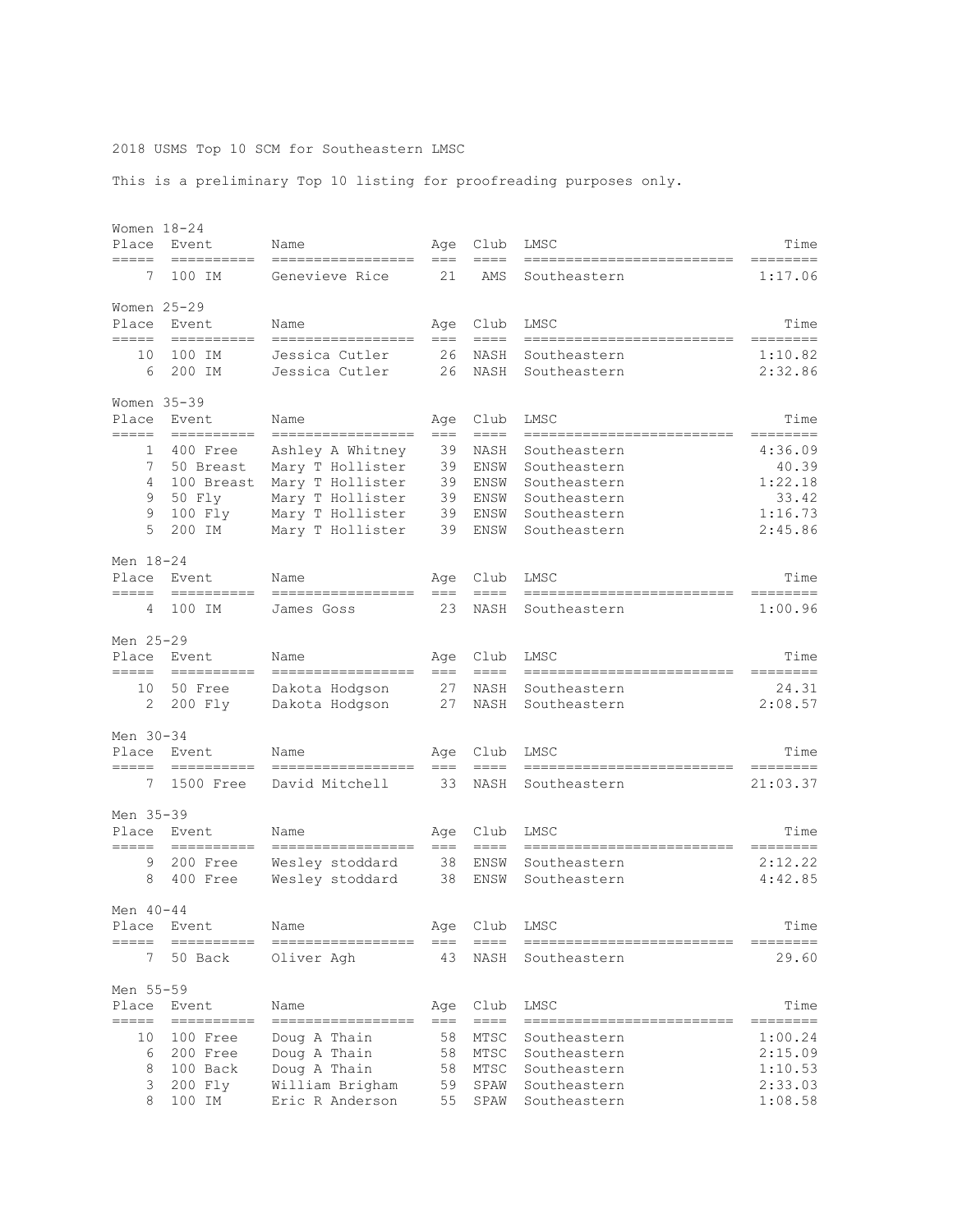| 6         | 200 IM    | Eric R Anderson  | 55  | SPAW | Southeastern | 2:34.04  |
|-----------|-----------|------------------|-----|------|--------------|----------|
| 4         | 400 IM    | Eric R Anderson  | 55  | SPAW | Southeastern | 5:29.12  |
| 10        | 400 IM    | William Brigham  | 59  | SPAW | Southeastern | 5:48.74  |
| Men 65-69 |           |                  |     |      |              |          |
| Place     | Event     | Name             | Age | Club | LMSC         | Time     |
|           |           |                  |     |      |              |          |
| 6         | 400 Free  | Richard J Jordan | 65  | UC15 | Southeastern | 5:11.57  |
| 3         | 800 Free  | Richard J Jordan | 65  | UC15 | Southeastern | 10:37.83 |
| 3         | 1500 Free | Richard J Jordan | 65  | UC15 | Southeastern | 20:39.30 |
| Men 80-84 |           |                  |     |      |              |          |
| Place     | Event     | Name             | Age | Club | LMSC         | Time     |
|           |           |                  |     |      |              |          |
| 10        | 50 Free   | John N Trainer   | 81  | MTSC | Southeastern | 43.60    |
| 6         | 50 Back   | John N Trainer   | 81  | MTSC | Southeastern | 48.62    |
| 6         | 100 Back  | John N Trainer   | 81  | MTSC | Southeastern | 1:58.83  |
| 5         | 200 Back  | John N Trainer   | 81  | MTSC | Southeastern | 4:20.26  |
|           |           |                  |     |      |              |          |

2018 USMS Top 10 LCM for Southeastern LMSC

| Women 30-34<br>Place<br>===== | Event<br>==========                                                                                                                                                                                                                                                                                                                                                                                                                                                                             | Name<br>-----------------           | Age<br>$==$ | Club<br>$=$ $=$ $=$ | LMSC<br>--------------------------        | Time<br>========  |
|-------------------------------|-------------------------------------------------------------------------------------------------------------------------------------------------------------------------------------------------------------------------------------------------------------------------------------------------------------------------------------------------------------------------------------------------------------------------------------------------------------------------------------------------|-------------------------------------|-------------|---------------------|-------------------------------------------|-------------------|
| 3                             | 50 Breast                                                                                                                                                                                                                                                                                                                                                                                                                                                                                       | Elizabeth Bruce                     | 34          | NASH                | Southeastern                              | 35.64             |
| 3                             | 100 Breast                                                                                                                                                                                                                                                                                                                                                                                                                                                                                      | Elizabeth Bruce                     | 34          | NASH                | Southeastern                              | 1:18.39           |
| 8                             | 50 Flv                                                                                                                                                                                                                                                                                                                                                                                                                                                                                          | Elizabeth Bruce                     | 34          | NASH                | Southeastern                              | 31.38             |
| Women 35-39                   |                                                                                                                                                                                                                                                                                                                                                                                                                                                                                                 |                                     |             |                     |                                           |                   |
| Place                         | Event                                                                                                                                                                                                                                                                                                                                                                                                                                                                                           | Name                                | Age         | Club                | LMSC                                      | Time              |
| =====                         | ==========                                                                                                                                                                                                                                                                                                                                                                                                                                                                                      | -----------------                   | $==$        | $====$              | --------------------------                | ========          |
| 4                             | 100 Free                                                                                                                                                                                                                                                                                                                                                                                                                                                                                        | Ashley A Whitney                    | 39          | NASH                | Southeastern                              | 1:04.69           |
| 2                             | 200 Free                                                                                                                                                                                                                                                                                                                                                                                                                                                                                        | Ashley A Whitney                    | 39          | NASH                | Southeastern                              | 2:20.90           |
| 2                             | 400 Free                                                                                                                                                                                                                                                                                                                                                                                                                                                                                        | Ashley A Whitney                    | 39          | NASH                | Southeastern                              | 4:56.40           |
| 10                            | 400 Free                                                                                                                                                                                                                                                                                                                                                                                                                                                                                        | Tanya Felton-Rodriguez              |             | 39                  | UC15<br>Southeastern                      |                   |
| 5:42.30                       |                                                                                                                                                                                                                                                                                                                                                                                                                                                                                                 |                                     |             |                     |                                           |                   |
| $\mathbf 1$                   | 800 Free                                                                                                                                                                                                                                                                                                                                                                                                                                                                                        | Ashley A Whitney                    | 39          | NASH                | Southeastern                              | 9:49.01           |
| $\mathbf{1}$                  | 1500 Free                                                                                                                                                                                                                                                                                                                                                                                                                                                                                       | Ashley A Whitney                    | 39          | NASH                | Southeastern                              | 18:38.42          |
| 10                            | 100 Breast                                                                                                                                                                                                                                                                                                                                                                                                                                                                                      | Kelly A Riedinger                   | 39          | NASH                | Southeastern                              | 1:38.51           |
| 7                             | 50 Fly                                                                                                                                                                                                                                                                                                                                                                                                                                                                                          | Ashley A Whitney                    | 39          | NASH                | Southeastern                              | 33.36             |
| Women $50 - 54$               |                                                                                                                                                                                                                                                                                                                                                                                                                                                                                                 |                                     |             |                     |                                           |                   |
| Place                         | Event.                                                                                                                                                                                                                                                                                                                                                                                                                                                                                          | Name                                | Age         | Club<br>$=$ $=$ $=$ | LMSC                                      | Time              |
| =====<br>9                    | ==========<br>50 Free                                                                                                                                                                                                                                                                                                                                                                                                                                                                           | -----------------<br>Patty A Tomley | $==$<br>51  | <b>ESMS</b>         | -------------------------<br>Southeastern | ========<br>30.47 |
| 5                             | 100 Back                                                                                                                                                                                                                                                                                                                                                                                                                                                                                        | Patty A Tomley                      | 51          | <b>ESMS</b>         | Southeastern                              | 1:16.63           |
| 10                            | 200 Back                                                                                                                                                                                                                                                                                                                                                                                                                                                                                        | Patty A Tomley                      | 51          | ESMS                | Southeastern                              | 2:54.21           |
| 4                             | 50 Breast                                                                                                                                                                                                                                                                                                                                                                                                                                                                                       | Detra R Cleven                      | 50          | KAC                 | Southeastern                              | 39.47             |
| 4                             | 100 Breast                                                                                                                                                                                                                                                                                                                                                                                                                                                                                      | Detra R Cleven                      | 50          | KAC                 | Southeastern                              | 1:28.43           |
| 4                             | 200 Breast                                                                                                                                                                                                                                                                                                                                                                                                                                                                                      | Detra R Cleven                      | 50          | KAC                 | Southeastern                              | 3:14.83           |
| 3                             | 50 Fly                                                                                                                                                                                                                                                                                                                                                                                                                                                                                          | Patty A Tomley                      | 51          | ESMS                | Southeastern                              | 32.09             |
| 4                             | 100 Fly                                                                                                                                                                                                                                                                                                                                                                                                                                                                                         | Detra R Cleven                      | 50          | KAC                 | Southeastern                              | 1:15.79           |
| 6                             | 200 IM                                                                                                                                                                                                                                                                                                                                                                                                                                                                                          | Detra R Cleven                      | 50          | KAC                 | Southeastern                              | 2:50.86           |
| Women $70 - 74$               |                                                                                                                                                                                                                                                                                                                                                                                                                                                                                                 |                                     |             |                     |                                           |                   |
| Place<br>=====                | Event<br>$\begin{array}{cccccccccc} \multicolumn{2}{c}{} & \multicolumn{2}{c}{} & \multicolumn{2}{c}{} & \multicolumn{2}{c}{} & \multicolumn{2}{c}{} & \multicolumn{2}{c}{} & \multicolumn{2}{c}{} & \multicolumn{2}{c}{} & \multicolumn{2}{c}{} & \multicolumn{2}{c}{} & \multicolumn{2}{c}{} & \multicolumn{2}{c}{} & \multicolumn{2}{c}{} & \multicolumn{2}{c}{} & \multicolumn{2}{c}{} & \multicolumn{2}{c}{} & \multicolumn{2}{c}{} & \multicolumn{2}{c}{} & \multicolumn{2}{c}{} & \mult$ | Name<br>=================           | Age<br>$==$ | Club<br>$=$ $=$ $=$ | LMSC<br>================                  | Time<br>========  |
| 8                             | 100 Breast                                                                                                                                                                                                                                                                                                                                                                                                                                                                                      | Frances L Roark                     | 72          | AMS                 | Southeastern                              | 2:06.88           |
| 7                             | 200 Breast                                                                                                                                                                                                                                                                                                                                                                                                                                                                                      | Frances L Roark                     | 72          | AMS                 | Southeastern                              | 4:40.18           |

Men 40-44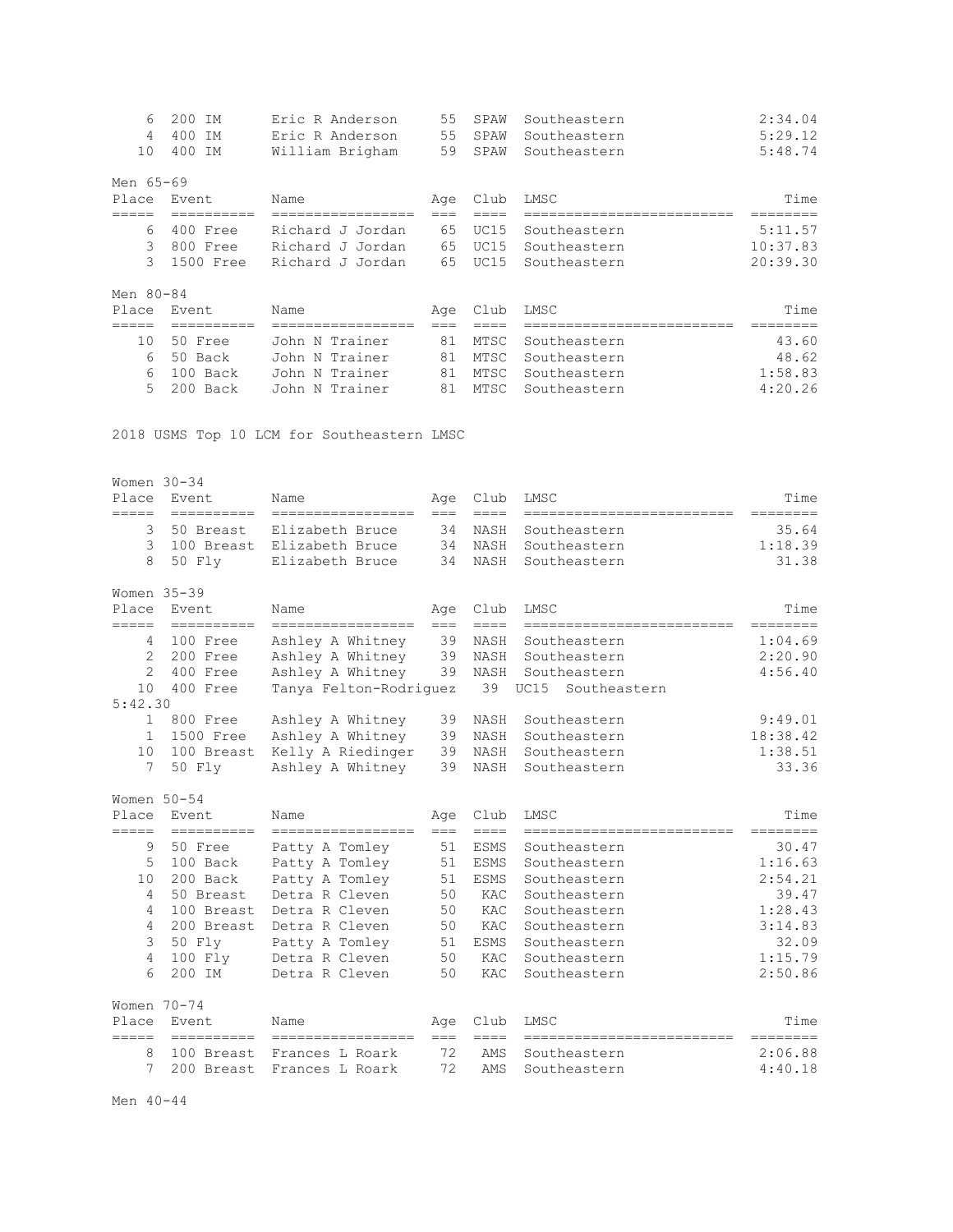| Place          | Event                 | Name                                   | Age         | Club                    | LMSC                                       | Time              |
|----------------|-----------------------|----------------------------------------|-------------|-------------------------|--------------------------------------------|-------------------|
| =====<br>6     | ----------<br>50 Back | -----------------<br>Chris D Stephens  | $===$<br>44 | $=$ $=$ $=$<br>NASH     | ==========================<br>Southeastern | ========<br>31.79 |
| $\mathbf{1}$   | 50 Breast             | Jasson Velez                           | 42          | OLD1                    | Southeastern                               | 30.89             |
| 10             | 50 Breast             | Isaac M Silver                         | 40          | ENSW                    | Southeastern                               | 34.53             |
| 1              | 100 Breast            | Jasson Velez                           | 42          | OLD1                    | Southeastern                               | 1:09.82           |
| 10             | 100 Breast            | Alexander Shavrov                      | 42          | NASH                    | Southeastern                               | 1:18.70           |
| $\overline{2}$ | 200 Breast            | Jasson Velez                           | 42          | OLD1                    | Southeastern                               | 2:39.09           |
| 8              | 50 Fly                | Jasson Velez                           | 42          | OLD1                    | Southeastern                               | 28.41             |
| Men 45-49      |                       |                                        |             |                         |                                            |                   |
| Place          | Event                 | Name                                   | Age         | Club                    | LMSC                                       | Time              |
| =====<br>9     | 50 Back               | ==================<br>Michael G LaCour | $===$<br>45 | $=$ $=$ $=$ $=$<br>UC15 | --------------------------<br>Southeastern | ========<br>32.96 |
| Men 70-74      |                       |                                        |             |                         |                                            |                   |
| Place          | Event                 | Name                                   | Age         | Club                    | LMSC                                       | Time              |
| $=====$        | ==========            | =================                      | $==$        | $==-=$                  | --------------------------                 | ========          |
| 6              | 1500 Free             | Mark T Ebel                            | 70          | PCST                    | Southeastern                               | 25:26.86          |
| 9              | 100 Breast            | Roland S Roark                         | 70          | AMS                     | Southeastern                               | 1:44.54           |
| 5              | 200 Breast            | Roland S Roark                         | 70          | AMS                     | Southeastern                               | 3:51.02           |
| 8              | 400 IM                | Mark T Ebel                            | 70          | PCST                    | Southeastern                               | 7:45.68           |
| Men 75-79      |                       |                                        |             |                         |                                            |                   |
| Place<br>===== | Event<br>----------   | Name<br>-----------------              | Age<br>$==$ | Club<br>$==-=$          | LMSC<br>--------------------------         | Time<br>========  |
| 9              | 50 Free               | Ed Reed                                | 75          | <b>CTMS</b>             | Southeastern                               | 35.14             |
| $\overline{4}$ | 100 Free              | Ed Reed                                | 75          | <b>CTMS</b>             | Southeastern                               | 1:11.68           |
| $\overline{c}$ | 200 Free              | Ed Reed                                | 75          | <b>CTMS</b>             | Southeastern                               | 2:38.21           |
| 3              | 400 Free              | Ed Reed                                | 75          | <b>CTMS</b>             | Southeastern                               | 6:13.48           |
| $\overline{4}$ | 200 Back              | Ed Reed                                | 75          | <b>CTMS</b>             | Southeastern                               | 3:26.51           |
| 5              | 200 Breast            | Ed Reed                                | 75          | <b>CTMS</b>             | Southeastern                               | 3:40.77           |
| 5              | 50 Fly                | Ed Reed                                | 75          | CTMS                    | Southeastern                               | 38.95             |
| $\overline{4}$ | 100 Fly               | Ed Reed                                | 75          | CTMS                    | Southeastern                               | 1:47.34           |
| $\mathbf{2}$   | 200 IM                | Ed Reed                                | 75          | <b>CTMS</b>             | Southeastern                               | 3:10.23           |
| $\mathbf{1}$   | 400 IM                | Ed Reed                                | 75          | <b>CTMS</b>             | Southeastern                               | 7:01.55           |

2018 USMS Top 10 SCY for Southeastern LMSC

| Women 18-24<br>Place | Event                | Name            | Age | Club | LMSC         | Time     |
|----------------------|----------------------|-----------------|-----|------|--------------|----------|
| 6                    | ========<br>200 Back | Genevieve Rice  | 20  | AMS  | Southeastern | 2:13.21  |
| Women 25-29          |                      |                 |     |      |              |          |
| Place                | Event                | Name            | Age | Club | LMSC         | Time     |
|                      | =========            | ==============  |     |      |              |          |
| 8                    | 100 Free             | Abigail M Fish  | 28  | ENSW | Southeastern | 52.93    |
| 6                    | 200 Free             | Abigail M Fish  | 28  | ENSW | Southeastern | 1:55.44  |
| 8                    | 1650 Free            | Amanda M Olsen  | 29  | TNAO | Southeastern | 19:44.29 |
| 7                    | 200 Back             | Cheryl C Corvo  | 26  | AMS  | Southeastern | 2:15.43  |
| 8                    | $100$ $Fly$          | Abigail M Fish  | 28  | ENSW | Southeastern | 58.06    |
| 8                    | 100 IM               | Abigail M Fish  | 28  | ENSW | Southeastern | 1:00.49  |
| Women $30-34$        |                      |                 |     |      |              |          |
| Place                | Event                | Name            | Age | Club | LMSC         | Time     |
|                      | =======              |                 |     |      |              |          |
| 10                   | 50 Free              | Emile E Sumner  | 30  | AMS  | Southeastern | 25.48    |
| 7                    | 100 Free             | Lauren Erickson | 33  | NASH | Southeastern | 53.71    |
| 3                    | 50 Breast            | Elizabeth Bruce | 34  | NASH | Southeastern | 31.39    |
| $\overline{4}$       | 100 Breast           | Elizabeth Bruce | 34  | NASH | Southeastern | 1:07.37  |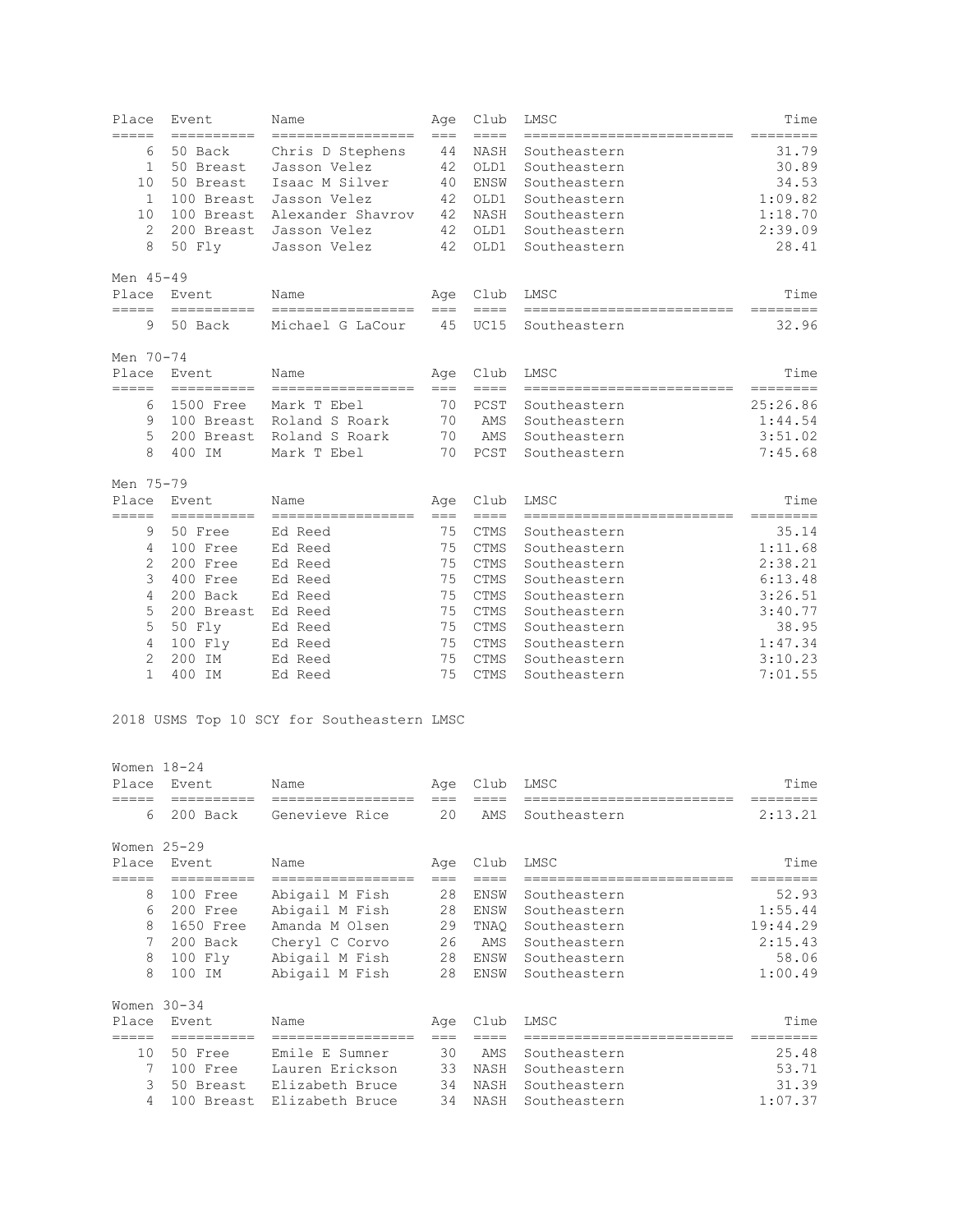| 7                        | 100 IM                                                                                                                                                                                                                                                                                                                                                                                                                                                                                            | Lauren Erickson            | 33           | NASH              | Southeastern                        | 1:01.81          |
|--------------------------|---------------------------------------------------------------------------------------------------------------------------------------------------------------------------------------------------------------------------------------------------------------------------------------------------------------------------------------------------------------------------------------------------------------------------------------------------------------------------------------------------|----------------------------|--------------|-------------------|-------------------------------------|------------------|
| Women 35-39              |                                                                                                                                                                                                                                                                                                                                                                                                                                                                                                   |                            |              |                   |                                     |                  |
| Place<br>$=$ $=$ $=$ $=$ | Event<br>----------                                                                                                                                                                                                                                                                                                                                                                                                                                                                               | Name<br>-----------------  | Age<br>$==$  | Club<br>$== == =$ | LMSC<br>--------------------------  | Time<br>======== |
| 2                        | 200 Free                                                                                                                                                                                                                                                                                                                                                                                                                                                                                          | Ashley A Whitney           | 38           | NASH              | Southeastern                        | 1:59.59          |
| $\mathbf{1}$             | 500 Free                                                                                                                                                                                                                                                                                                                                                                                                                                                                                          | Ashley A Whitney           | 38           | NASH              | Southeastern                        | 5:12.45          |
| $\mathbf{1}$             | 1000 Free                                                                                                                                                                                                                                                                                                                                                                                                                                                                                         | Ashley A Whitney           | 38           | NASH              | Southeastern                        | 10:47.67         |
| 5                        | 50 Breast                                                                                                                                                                                                                                                                                                                                                                                                                                                                                         | Ashley A Whitney           | 38           | NASH              | Southeastern                        | 32.60            |
| 7                        | 100 Breast                                                                                                                                                                                                                                                                                                                                                                                                                                                                                        | Mary T Hollister           | 38           | ENSW              | Southeastern                        | 1:11.58          |
| 9                        | 100 Breast                                                                                                                                                                                                                                                                                                                                                                                                                                                                                        | Clare E Hine               | 35           | KAC               | Southeastern                        | 1:12.25          |
| 3                        | 200 Breast                                                                                                                                                                                                                                                                                                                                                                                                                                                                                        | Mary T Hollister           | 38           | <b>ENSW</b>       | Southeastern                        | 2:33.70          |
| 9                        | 50 Fly                                                                                                                                                                                                                                                                                                                                                                                                                                                                                            | Ashley A Whitney           | 38           | NASH              | Southeastern                        | 26.94            |
| 3                        | 100 IM                                                                                                                                                                                                                                                                                                                                                                                                                                                                                            | Ashley A Whitney           | 38           | NASH              | Southeastern                        | 1:02.35          |
| 6                        | 200 IM                                                                                                                                                                                                                                                                                                                                                                                                                                                                                            | Ashley A Whitney           | 38           | NASH              | Southeastern                        | 2:19.22          |
| 9                        | 200 IM                                                                                                                                                                                                                                                                                                                                                                                                                                                                                            | Mary T Hollister           | 38           | ENSW              | Southeastern                        | 2:21.27          |
| 9                        | 400 IM                                                                                                                                                                                                                                                                                                                                                                                                                                                                                            | Mary T Hollister           | 38           | ENSW              | Southeastern                        | 5:06.61          |
|                          | Women $45 - 49$                                                                                                                                                                                                                                                                                                                                                                                                                                                                                   |                            |              |                   |                                     |                  |
| Place<br>=====           | Event                                                                                                                                                                                                                                                                                                                                                                                                                                                                                             | Name<br>------------------ | Age<br>$===$ | Club<br>$== == =$ | LMSC                                | Time<br>======== |
| 9                        | 1650 Free                                                                                                                                                                                                                                                                                                                                                                                                                                                                                         | Mary F Hayes               | 48           | HUNT              | Southeastern                        | 20:47.91         |
| 8                        | 50 Fly                                                                                                                                                                                                                                                                                                                                                                                                                                                                                            | Detra R Cleven             | 49           | KAC               | Southeastern                        | 28.52            |
| 10                       | 100 Fly                                                                                                                                                                                                                                                                                                                                                                                                                                                                                           | Detra R Cleven             | 49           | KAC               | Southeastern                        | 1:05.77          |
| 9                        | 100 IM                                                                                                                                                                                                                                                                                                                                                                                                                                                                                            | Detra R Cleven             | 49           | KAC               | Southeastern                        | 1:05.80          |
| 10                       | 200 IM                                                                                                                                                                                                                                                                                                                                                                                                                                                                                            | Detra R Cleven             | 49           | KAC               | Southeastern                        | 2:27.64          |
|                          |                                                                                                                                                                                                                                                                                                                                                                                                                                                                                                   |                            |              |                   |                                     |                  |
| Women $50-54$<br>Place   | Event                                                                                                                                                                                                                                                                                                                                                                                                                                                                                             | Name                       | Age          | Club              | LMSC                                | Time             |
| =====                    |                                                                                                                                                                                                                                                                                                                                                                                                                                                                                                   | -----------------          | $==$         | $=$ $=$ $=$       | --------------------------          | ========         |
| 6                        | 50 Back                                                                                                                                                                                                                                                                                                                                                                                                                                                                                           | Patty A Tomley             | 50           | ESMS              | Southeastern                        | 29.69            |
| 9                        | 50 Back                                                                                                                                                                                                                                                                                                                                                                                                                                                                                           | Chris A McPherson          | 50           | ENSW              | Southeastern                        | 30.71            |
| 5                        | 100 Back                                                                                                                                                                                                                                                                                                                                                                                                                                                                                          | Patty A Tomley             | 50           | ESMS              | Southeastern                        | 1:04.65          |
| 4                        | 200 Back                                                                                                                                                                                                                                                                                                                                                                                                                                                                                          | Patty A Tomley             | 50           | ESMS              | Southeastern                        | 2:25.40          |
| 7                        | 50 Fly                                                                                                                                                                                                                                                                                                                                                                                                                                                                                            | Patty A Tomley             | 50           | <b>ESMS</b>       | Southeastern                        | 29.11            |
| 9                        | 100 Fly                                                                                                                                                                                                                                                                                                                                                                                                                                                                                           | Patty A Tomley             | 50           | ESMS              | Southeastern                        | 1:08.37          |
| 7                        | 100 IM                                                                                                                                                                                                                                                                                                                                                                                                                                                                                            | Patty A Tomley             | 50           | ESMS              | Southeastern                        | 1:07.06          |
| 8                        | 100 IM                                                                                                                                                                                                                                                                                                                                                                                                                                                                                            | Chris A McPherson          | 50           | ENSW              | Southeastern                        | 1:07.70          |
| Women $60 - 64$          |                                                                                                                                                                                                                                                                                                                                                                                                                                                                                                   |                            |              |                   |                                     |                  |
| Place<br>$=====$         | Event<br>$\begin{tabular}{ll} \multicolumn{3}{l}{} & \multicolumn{3}{l}{} & \multicolumn{3}{l}{} \\ \multicolumn{3}{l}{} & \multicolumn{3}{l}{} & \multicolumn{3}{l}{} \\ \multicolumn{3}{l}{} & \multicolumn{3}{l}{} & \multicolumn{3}{l}{} \\ \multicolumn{3}{l}{} & \multicolumn{3}{l}{} & \multicolumn{3}{l}{} \\ \multicolumn{3}{l}{} & \multicolumn{3}{l}{} & \multicolumn{3}{l}{} \\ \multicolumn{3}{l}{} & \multicolumn{3}{l}{} & \multicolumn{3}{l}{} \\ \multicolumn{3}{l}{} & \multic$ | Name<br>------------------ | Age<br>$==$  | Club<br>====      | LMSC<br>=========================== | Time<br>======== |
| 8                        | 200 Fly                                                                                                                                                                                                                                                                                                                                                                                                                                                                                           | Sharon M Burlingame        |              | 61<br>TNAO        | Southeastern                        | 3:15.17          |
| 9                        | 400 IM                                                                                                                                                                                                                                                                                                                                                                                                                                                                                            | Sharon M Burlingame        |              | 60<br>TNAQ        | Southeastern                        | 6:19.26          |
|                          |                                                                                                                                                                                                                                                                                                                                                                                                                                                                                                   |                            |              |                   |                                     |                  |
| Place                    | Women 70-74<br>Event                                                                                                                                                                                                                                                                                                                                                                                                                                                                              | Name                       | Age          | Club              | LMSC                                | Time             |
| $=====$                  | ----------                                                                                                                                                                                                                                                                                                                                                                                                                                                                                        | -----------------          | $==$         | $== == =$         | =========================           | --------         |
| 9                        | 500 Free                                                                                                                                                                                                                                                                                                                                                                                                                                                                                          | Brenda Payne               | 70           | UC15              | Southeastern                        | 7:52.16          |
| 8                        | 1650 Free                                                                                                                                                                                                                                                                                                                                                                                                                                                                                         | Brenda Payne               | 70           | UC15              | Southeastern                        | 26:54.37         |
| 9                        | 200 Breast                                                                                                                                                                                                                                                                                                                                                                                                                                                                                        | Frances L Roark            | 71           | AMS               | Southeastern                        | 4:02.67          |
|                          |                                                                                                                                                                                                                                                                                                                                                                                                                                                                                                   |                            |              |                   |                                     |                  |
| Place                    | Women 75-79<br>Event                                                                                                                                                                                                                                                                                                                                                                                                                                                                              | Name                       |              | Club              |                                     | Time             |
| =====                    | ==========                                                                                                                                                                                                                                                                                                                                                                                                                                                                                        | ------------------         | Age<br>$==$  | $== == =$         | LMSC<br>==========================  | ========         |
| 9                        | 50 Free                                                                                                                                                                                                                                                                                                                                                                                                                                                                                           | Barbara J Dillard          | 78           | <b>CCM</b>        | Southeastern                        | 40.31            |
| 5                        | 50 Back                                                                                                                                                                                                                                                                                                                                                                                                                                                                                           | Barbara J Dillard          | 78           |                   | CCM Southeastern                    | 46.24            |
| 10                       | 100 Back                                                                                                                                                                                                                                                                                                                                                                                                                                                                                          | Barbara J Dillard          | 78           | CCM               | Southeastern                        | 1:44.46          |
| 10                       | 200 Back                                                                                                                                                                                                                                                                                                                                                                                                                                                                                          | Barbara J Dillard          | 78           | CCM               | Southeastern                        | 3:50.22          |
| 8                        | 200 Breast                                                                                                                                                                                                                                                                                                                                                                                                                                                                                        | Sally W Menk               | 79           | <b>GCPS</b>       | Southeastern                        | 4:54.39          |
| 10                       | 100 IM                                                                                                                                                                                                                                                                                                                                                                                                                                                                                            | Barbara J Dillard          | 78           | CCM               | Southeastern                        | 1:51.88          |
|                          |                                                                                                                                                                                                                                                                                                                                                                                                                                                                                                   |                            |              |                   |                                     |                  |

Women 90-94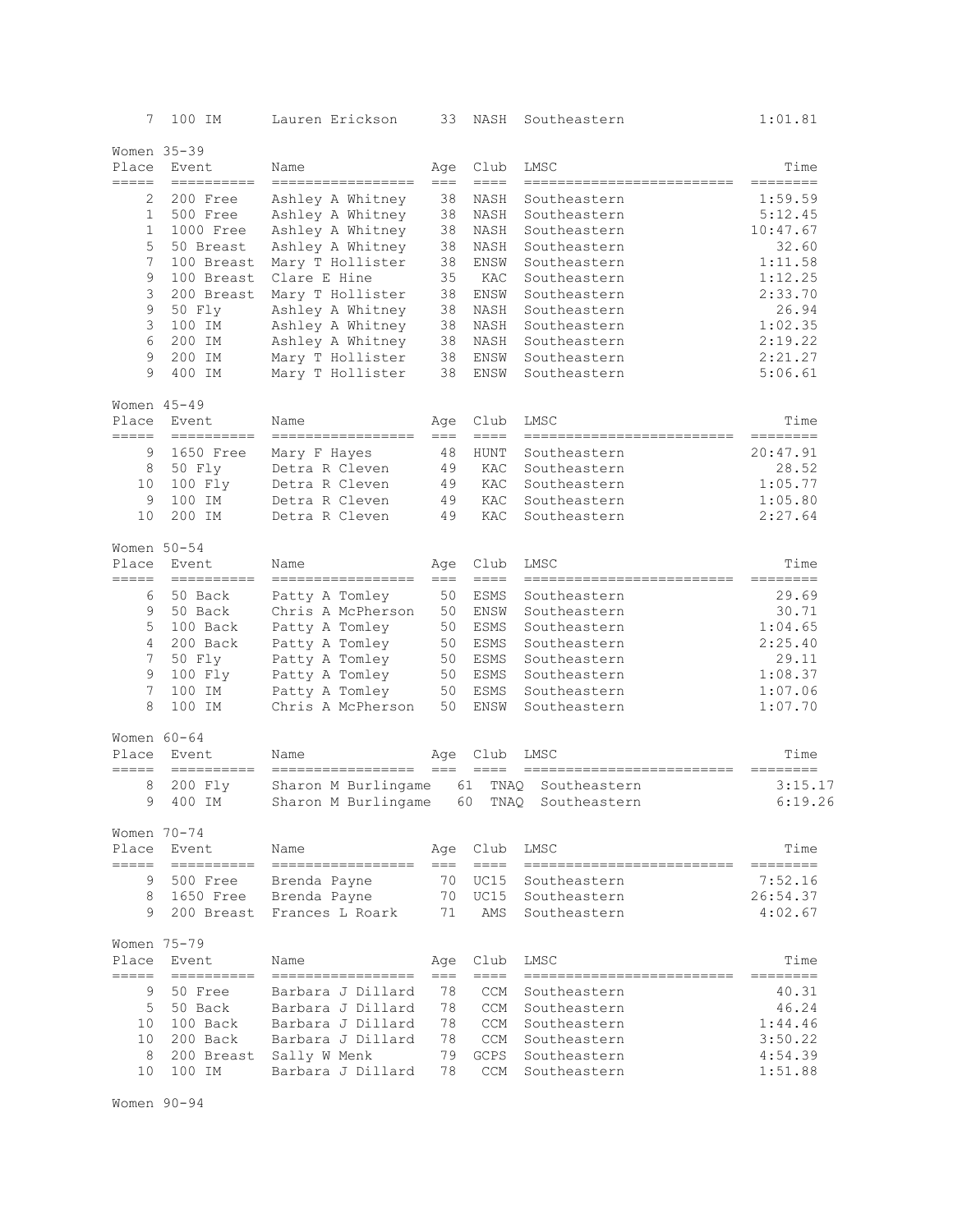| Place<br>=====     | Event                                                                                                                                                                                                                                                                                                                                                                                                                                                                                           | Name                                     | Age          | Club              | LMSC<br>-----------------------                 | Time                                                                                                                                                                                                                                                                                                                                                                                                                                                                                           |
|--------------------|-------------------------------------------------------------------------------------------------------------------------------------------------------------------------------------------------------------------------------------------------------------------------------------------------------------------------------------------------------------------------------------------------------------------------------------------------------------------------------------------------|------------------------------------------|--------------|-------------------|-------------------------------------------------|------------------------------------------------------------------------------------------------------------------------------------------------------------------------------------------------------------------------------------------------------------------------------------------------------------------------------------------------------------------------------------------------------------------------------------------------------------------------------------------------|
| 2                  | ==========<br>50 Free                                                                                                                                                                                                                                                                                                                                                                                                                                                                           | =================                        | $===$        | ====              |                                                 | ========<br>1:03.38                                                                                                                                                                                                                                                                                                                                                                                                                                                                            |
|                    |                                                                                                                                                                                                                                                                                                                                                                                                                                                                                                 | Marjorie Stone                           | 94           | GCPS              | Southeastern                                    |                                                                                                                                                                                                                                                                                                                                                                                                                                                                                                |
| 3                  | 100 Free                                                                                                                                                                                                                                                                                                                                                                                                                                                                                        | Marjorie Stone                           | 94           | GCPS              | Southeastern                                    | 2:29.56                                                                                                                                                                                                                                                                                                                                                                                                                                                                                        |
| 3                  | 200 Free                                                                                                                                                                                                                                                                                                                                                                                                                                                                                        | Marjorie Stone                           | 94           | GCPS              | Southeastern                                    | 5:45.78                                                                                                                                                                                                                                                                                                                                                                                                                                                                                        |
| 3                  | 50 Back                                                                                                                                                                                                                                                                                                                                                                                                                                                                                         | Marjorie Stone                           | 94           | GCPS              | Southeastern                                    | 1:22.23                                                                                                                                                                                                                                                                                                                                                                                                                                                                                        |
| $\overline{2}$     | 50 Breast                                                                                                                                                                                                                                                                                                                                                                                                                                                                                       | Marjorie Stone                           | 94           | GCPS              | Southeastern                                    | 1:10.51                                                                                                                                                                                                                                                                                                                                                                                                                                                                                        |
| $\overline{2}$     | 100 Breast                                                                                                                                                                                                                                                                                                                                                                                                                                                                                      | Marjorie Stone                           | 94           | GCPS              | Southeastern                                    | 2:49.47                                                                                                                                                                                                                                                                                                                                                                                                                                                                                        |
| Men 18-24          |                                                                                                                                                                                                                                                                                                                                                                                                                                                                                                 |                                          |              |                   |                                                 |                                                                                                                                                                                                                                                                                                                                                                                                                                                                                                |
| Place<br>=====     | Event                                                                                                                                                                                                                                                                                                                                                                                                                                                                                           | Name<br>=================                | Age<br>$===$ | Club<br>$== ==$   | LMSC<br>=========================               | Time<br>$\begin{array}{cccccccccc} \multicolumn{3}{c}{} & \multicolumn{3}{c}{} & \multicolumn{3}{c}{} & \multicolumn{3}{c}{} & \multicolumn{3}{c}{} & \multicolumn{3}{c}{} & \multicolumn{3}{c}{} & \multicolumn{3}{c}{} & \multicolumn{3}{c}{} & \multicolumn{3}{c}{} & \multicolumn{3}{c}{} & \multicolumn{3}{c}{} & \multicolumn{3}{c}{} & \multicolumn{3}{c}{} & \multicolumn{3}{c}{} & \multicolumn{3}{c}{} & \multicolumn{3}{c}{} & \multicolumn{3}{c}{} & \multicolumn{3}{c}{} & \mult$ |
| 1                  | 100 Back                                                                                                                                                                                                                                                                                                                                                                                                                                                                                        | Nathan Murray                            | 20           | TNAO              | Southeastern                                    | 50.49                                                                                                                                                                                                                                                                                                                                                                                                                                                                                          |
| 3                  | 400 IM                                                                                                                                                                                                                                                                                                                                                                                                                                                                                          | Nathan Murray                            | 20           | TNAQ              | Southeastern                                    | 4:08.30                                                                                                                                                                                                                                                                                                                                                                                                                                                                                        |
| Men 25-29          |                                                                                                                                                                                                                                                                                                                                                                                                                                                                                                 |                                          |              |                   |                                                 |                                                                                                                                                                                                                                                                                                                                                                                                                                                                                                |
| Place<br>=====     | Event<br>$\begin{array}{cccccccccc} \multicolumn{2}{c}{} & \multicolumn{2}{c}{} & \multicolumn{2}{c}{} & \multicolumn{2}{c}{} & \multicolumn{2}{c}{} & \multicolumn{2}{c}{} & \multicolumn{2}{c}{} & \multicolumn{2}{c}{} & \multicolumn{2}{c}{} & \multicolumn{2}{c}{} & \multicolumn{2}{c}{} & \multicolumn{2}{c}{} & \multicolumn{2}{c}{} & \multicolumn{2}{c}{} & \multicolumn{2}{c}{} & \multicolumn{2}{c}{} & \multicolumn{2}{c}{} & \multicolumn{2}{c}{} & \multicolumn{2}{c}{} & \mult$ | Name<br>-----------------                | Age<br>$===$ | Club<br>$== == =$ | LMSC<br>--------------------------              | Time<br>========                                                                                                                                                                                                                                                                                                                                                                                                                                                                               |
| 1                  | 200 Back                                                                                                                                                                                                                                                                                                                                                                                                                                                                                        | Alan Seifert                             | 29           | AMS               | Southeastern                                    | 1:53.05                                                                                                                                                                                                                                                                                                                                                                                                                                                                                        |
| 7                  | 200 IM                                                                                                                                                                                                                                                                                                                                                                                                                                                                                          | Alan Seifert                             | 29           | AMS               | Southeastern                                    | 1:56.81                                                                                                                                                                                                                                                                                                                                                                                                                                                                                        |
| Men $40 - 44$      |                                                                                                                                                                                                                                                                                                                                                                                                                                                                                                 |                                          |              |                   |                                                 |                                                                                                                                                                                                                                                                                                                                                                                                                                                                                                |
| Place<br>=====     | Event                                                                                                                                                                                                                                                                                                                                                                                                                                                                                           | Name                                     | Age          | Club<br>====      | LMSC<br>===========================             | Time<br>========                                                                                                                                                                                                                                                                                                                                                                                                                                                                               |
| 10                 | 100 Breast                                                                                                                                                                                                                                                                                                                                                                                                                                                                                      | =================<br>Jasson Velez        | $==$<br>41   | OLD1              | Southeastern                                    | 1:01.79                                                                                                                                                                                                                                                                                                                                                                                                                                                                                        |
|                    |                                                                                                                                                                                                                                                                                                                                                                                                                                                                                                 |                                          |              |                   |                                                 |                                                                                                                                                                                                                                                                                                                                                                                                                                                                                                |
| Men 50-54<br>Place | Event                                                                                                                                                                                                                                                                                                                                                                                                                                                                                           | Name                                     | Age          | Club              | LMSC                                            | Time                                                                                                                                                                                                                                                                                                                                                                                                                                                                                           |
| $=====$            |                                                                                                                                                                                                                                                                                                                                                                                                                                                                                                 | -----------------                        | $===$        | $== == =$         | ==========================                      | ========                                                                                                                                                                                                                                                                                                                                                                                                                                                                                       |
| 7                  | 50 Back                                                                                                                                                                                                                                                                                                                                                                                                                                                                                         | Richard L Hughey                         | 54           | AMS               | Southeastern                                    | 26.23                                                                                                                                                                                                                                                                                                                                                                                                                                                                                          |
| 10                 | 100 Back                                                                                                                                                                                                                                                                                                                                                                                                                                                                                        | Richard L Hughey                         | 54           | AMS               | Southeastern                                    | 57.72                                                                                                                                                                                                                                                                                                                                                                                                                                                                                          |
| 10                 | 100 IM                                                                                                                                                                                                                                                                                                                                                                                                                                                                                          | Richard L Hughey                         | 54           | AMS               | Southeastern                                    | 57.38                                                                                                                                                                                                                                                                                                                                                                                                                                                                                          |
| Men 55-59          |                                                                                                                                                                                                                                                                                                                                                                                                                                                                                                 |                                          |              |                   |                                                 |                                                                                                                                                                                                                                                                                                                                                                                                                                                                                                |
| Place              | Event                                                                                                                                                                                                                                                                                                                                                                                                                                                                                           | Name                                     | Age          | Club              | LMSC                                            | Time                                                                                                                                                                                                                                                                                                                                                                                                                                                                                           |
| =====              | $=$ =========                                                                                                                                                                                                                                                                                                                                                                                                                                                                                   | -----------------                        | $==$         | $== ==$           | --------------------------                      | ========                                                                                                                                                                                                                                                                                                                                                                                                                                                                                       |
| 4                  | 50 Free                                                                                                                                                                                                                                                                                                                                                                                                                                                                                         | Richard L Hughey                         | 55           | AMS               | Southeastern                                    | 22.82                                                                                                                                                                                                                                                                                                                                                                                                                                                                                          |
| 7                  | 50 Free                                                                                                                                                                                                                                                                                                                                                                                                                                                                                         | David D Berry                            | 58           | MATT              | Southeastern                                    | 23.50                                                                                                                                                                                                                                                                                                                                                                                                                                                                                          |
| 7                  | 50 Free                                                                                                                                                                                                                                                                                                                                                                                                                                                                                         | Doug Soltis                              | 55           | TNAQ              | Southeastern                                    | 23.50                                                                                                                                                                                                                                                                                                                                                                                                                                                                                          |
| 3                  | 100 Free                                                                                                                                                                                                                                                                                                                                                                                                                                                                                        | Richard L Hughey                         | 55           | AMS               | Southeastern                                    | 50.93                                                                                                                                                                                                                                                                                                                                                                                                                                                                                          |
| 6                  | 100 Free                                                                                                                                                                                                                                                                                                                                                                                                                                                                                        | David D Berry                            | 58           | MATT              | Southeastern                                    | 51.99                                                                                                                                                                                                                                                                                                                                                                                                                                                                                          |
| 9                  | 100 Free                                                                                                                                                                                                                                                                                                                                                                                                                                                                                        | Doug A Thain                             | 57           | MTSC              | Southeastern                                    | 52.49                                                                                                                                                                                                                                                                                                                                                                                                                                                                                          |
| 7                  | 200 Free                                                                                                                                                                                                                                                                                                                                                                                                                                                                                        | Doug A Thain                             | 57           | MTSC              | Southeastern                                    | 1:56.83                                                                                                                                                                                                                                                                                                                                                                                                                                                                                        |
| 8                  | 500 Free                                                                                                                                                                                                                                                                                                                                                                                                                                                                                        | Doug A Thain                             | 57           | MTSC              | Southeastern                                    | 5:26.49                                                                                                                                                                                                                                                                                                                                                                                                                                                                                        |
| 2                  | 50 Back                                                                                                                                                                                                                                                                                                                                                                                                                                                                                         | Richard L Hughey                         | 55           | AMS               | Southeastern                                    | 26.06                                                                                                                                                                                                                                                                                                                                                                                                                                                                                          |
| 9                  | 50 Back                                                                                                                                                                                                                                                                                                                                                                                                                                                                                         | Doug A Thain                             | 57           | MTSC              | Southeastern                                    | 27.60                                                                                                                                                                                                                                                                                                                                                                                                                                                                                          |
| 8                  | 100 Back                                                                                                                                                                                                                                                                                                                                                                                                                                                                                        | Doug A Thain                             | 57           | MTSC              | Southeastern                                    | 1:00.61                                                                                                                                                                                                                                                                                                                                                                                                                                                                                        |
| 2                  | 200 Back                                                                                                                                                                                                                                                                                                                                                                                                                                                                                        | Roger Von Jouanne                        | 57           | MATT              | Southeastern                                    | 2:08.60                                                                                                                                                                                                                                                                                                                                                                                                                                                                                        |
| 10                 | 200 Back                                                                                                                                                                                                                                                                                                                                                                                                                                                                                        | Doug A Thain                             | 57           | MTSC              | Southeastern                                    | 2:16.94                                                                                                                                                                                                                                                                                                                                                                                                                                                                                        |
| 6                  | 50 Fly                                                                                                                                                                                                                                                                                                                                                                                                                                                                                          | Richard L Hughey                         | 55           | AMS               | Southeastern                                    | 25.72                                                                                                                                                                                                                                                                                                                                                                                                                                                                                          |
| 6                  | 100 IM                                                                                                                                                                                                                                                                                                                                                                                                                                                                                          | David D Berry                            | 58           | MATT              | Southeastern                                    | 59.58                                                                                                                                                                                                                                                                                                                                                                                                                                                                                          |
| 7                  | 100 IM                                                                                                                                                                                                                                                                                                                                                                                                                                                                                          | Doug Soltis                              | 55           | TNAQ              | Southeastern                                    | 1:00.05                                                                                                                                                                                                                                                                                                                                                                                                                                                                                        |
| 6                  | 200 IM                                                                                                                                                                                                                                                                                                                                                                                                                                                                                          | Roger Von Jouanne                        | 57           | MATT              | Southeastern                                    | 2:13.29                                                                                                                                                                                                                                                                                                                                                                                                                                                                                        |
| 3                  | 400 IM                                                                                                                                                                                                                                                                                                                                                                                                                                                                                          | Roger Von Jouanne                        | 57           | MATT              | Southeastern                                    | 4:47.53                                                                                                                                                                                                                                                                                                                                                                                                                                                                                        |
| Men 60-64          |                                                                                                                                                                                                                                                                                                                                                                                                                                                                                                 |                                          |              |                   |                                                 |                                                                                                                                                                                                                                                                                                                                                                                                                                                                                                |
| Place<br>=====     | Event                                                                                                                                                                                                                                                                                                                                                                                                                                                                                           | Name                                     | Age          | Club              | LMSC                                            | Time                                                                                                                                                                                                                                                                                                                                                                                                                                                                                           |
| 8                  | 100 Free                                                                                                                                                                                                                                                                                                                                                                                                                                                                                        | =================<br>Charles F LeMaistre | $== =$       | $====$<br>64      | ==========================<br>NASH Southeastern | 54.06                                                                                                                                                                                                                                                                                                                                                                                                                                                                                          |
| Men 65-69          |                                                                                                                                                                                                                                                                                                                                                                                                                                                                                                 |                                          |              |                   |                                                 |                                                                                                                                                                                                                                                                                                                                                                                                                                                                                                |
| Place              | Event                                                                                                                                                                                                                                                                                                                                                                                                                                                                                           | Name                                     | Age          | Club              | LMSC                                            | Time                                                                                                                                                                                                                                                                                                                                                                                                                                                                                           |
| =====              | ==========                                                                                                                                                                                                                                                                                                                                                                                                                                                                                      | =================                        | $== =$       | $== == =$         | --------------------------                      |                                                                                                                                                                                                                                                                                                                                                                                                                                                                                                |